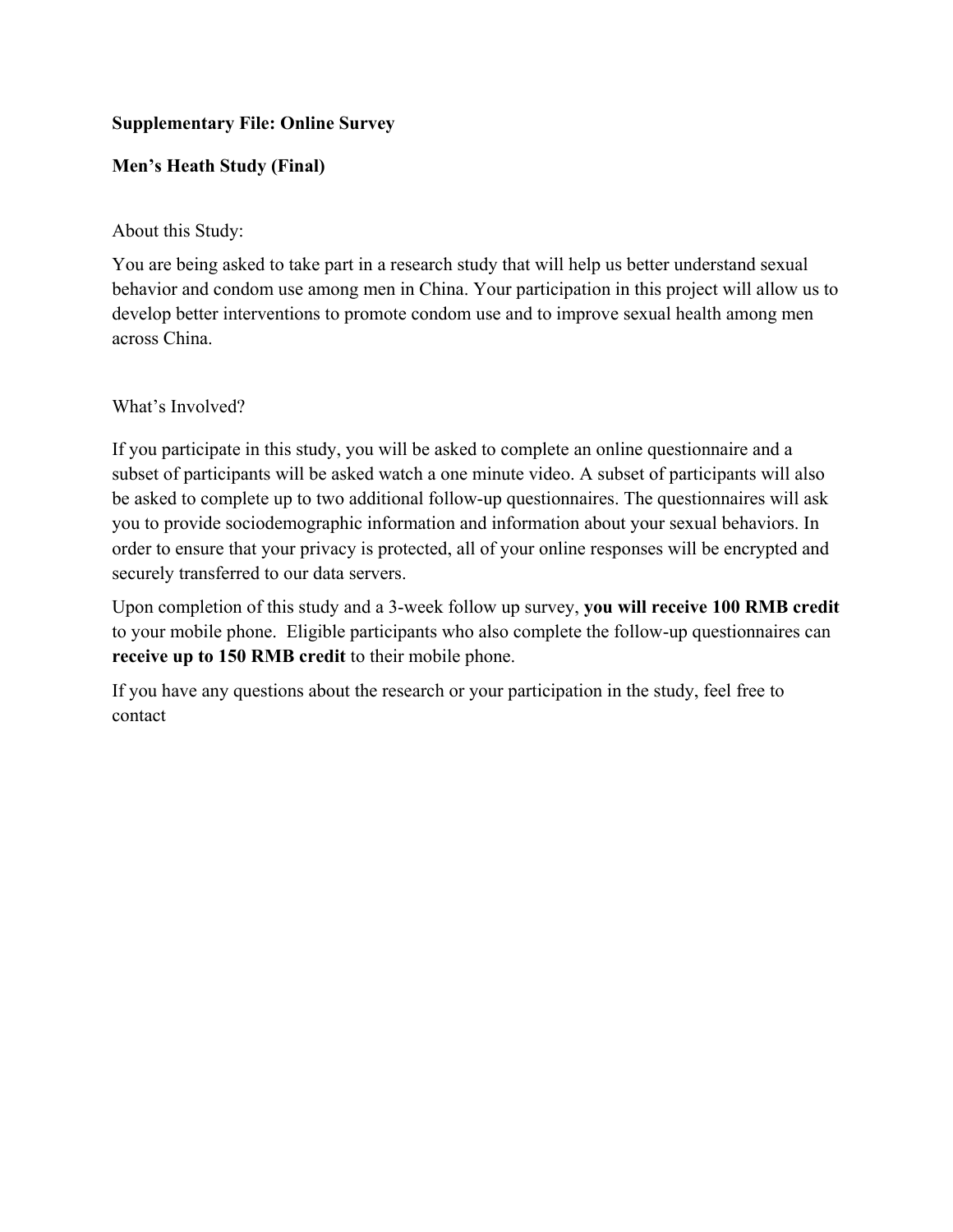## **A. Basic Information (Eligibility Survey) (Q1-5)**

A1. Were you born biologically male or female?

- O Male
- $\overline{O}$  Female (Not eligible to take this survey Skip to End of Survey)
- A2. What is your date of birth?
- dd.mm.yyy (*Calendar input*) (Not eligible to take this survey if year is greater than Launch  $day + 1999$  or  $\lt 16$  y/o – Skip to End of Survey)

A3. In your lifetime have you ever had anal sex with another man?

- Yes
- $\overline{O}$  No (Not eligible to take this survey Skip to End of Survey)

A4. In the last three months, did you have any anal and /or vaginal sex without a condom with any sex partner?

- Yes
- $\overline{O}$  No (Not eligible to take this survey Skip to End of Survey)

A5. Will you agree to provide us your Chinese mobile phone number? (Answering this question is required to participate in the survey and to receive your reward for participating. We will not distribute your number to any agency or individual. Thank you for your cooperation.)

- Agree
- $\Omega$  Decline (Not eligible to take this survey Skip to End of Survey)

Which carrier are you using right now?

- Q China Mobile
- China Unicom
- O China Telecom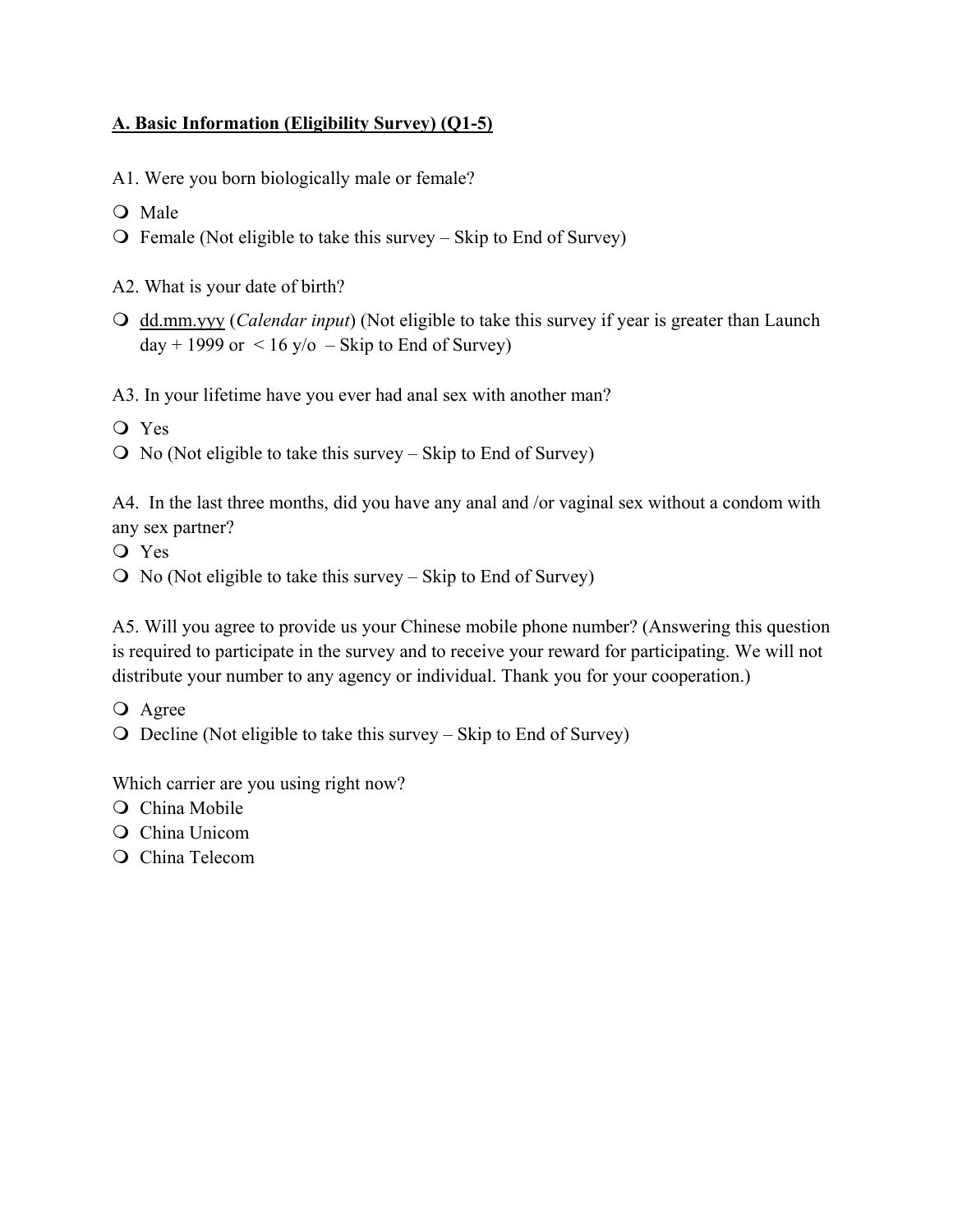## **Online Consent Form**

**Title of Study:** Men's Health Study

### **IRB study number: 15-1522**

**Principal Investigator:** Dr. Joseph Tucker

Dr. Joseph D. Tucker, UNC Project-China, Number 2 Lujing Road, Guangzhou, China,

**What are some general things you should know about research studies?** You are being asked to participate in a research study*.* To join this research study is voluntary. You may for whatever reason refuse to join or withdraw your consent to be in the study at any time, without penalty. Details about this study are discussed below. It is important that you understand this information so that you can make an informed choice about joining this research study.

**What is the purpose of this study?** Innovative approaches to condom promotion campaigns are urgently needed. The current strategy to developing many of these campaigns is to repackage old ideas rather than create new ones. The purpose of this research study is to understand how crowdsourcing can be used to leverage both the high Internet use and willingness to participate in online forums of young MSM (men who have sex with men) to transform the design and implementation of condom promotion campaigns. Crowdsourcing is the process of taking a task traditionally performed by a single individual or organization, and instead outsourcing the task to a large group to complete in the form of a contest or open call, often enabled by the Internet.

**How many people will take part in this study?** If you decide to participate in this research study, you will be one of approximately 1170 individuals recruited across China.

**What will happen if you take part in the study?** Your part in this research study will last approximately 20 minutes. During this study, you will be asked to first complete an online questionnaire, and depending on your responses, you may be asked to watch a one minute video afterwards. Upon completion of this initial questionnaire, you will be asked to input your mobile phone number as a means for the research team to prevent duplicate responses, to send reminders, and to distribute rewards for participation. Additionally, some participant will be asked to complete up to two additional follow-up questionnaires after three-week and twelveweek's times. If you do not respond to the initial follow-up request, you will receive a message reminder. To do this, we will also ask you to provide your QQ number. The study questionnaires will ask you to provide sociodemographic information as well as details about your sexual health and sexual activity.

**What are the possible benefits from being in this study?** Research is designed to benefit society by gaining new knowledge. The proposed study will make important contributions to the sexual health literature. The field of condom interventions among young MSM in resourcelimited settings is in its infancy. The results from this study will help the research team develop a MSM targeted, community-level intervention that will be fielded and evaluated in the Chinese setting. Your participation will also help design better interventions to promote condom use among MSM in China.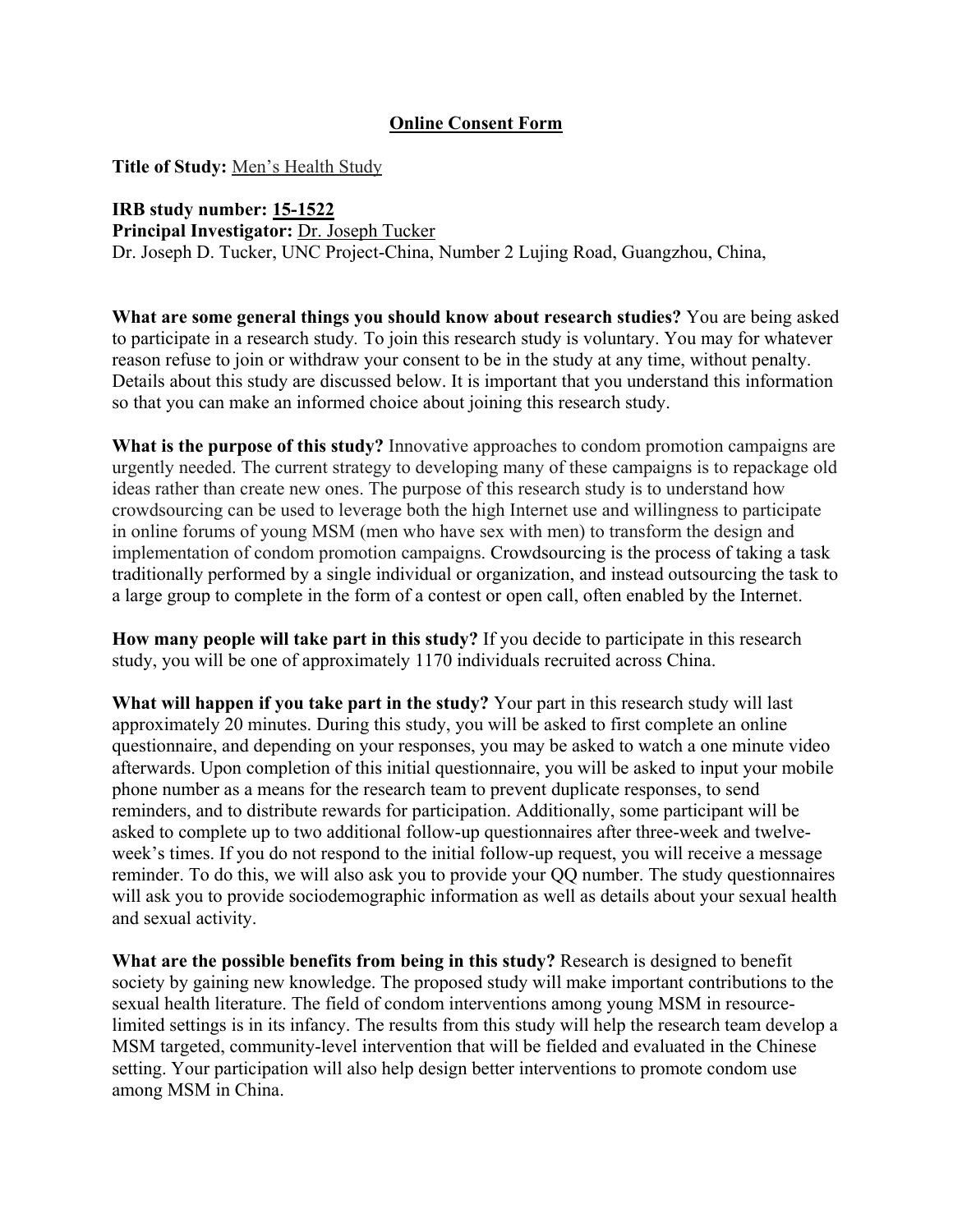**What are the possible risks or discomforts involved from being in this study?** We will ask participants to provide sensitive information about their sexual partners and practices. Participants may feel embarrassed, anxious, or otherwise distressed by providing information of such a personal nature. Participants may also experience fatigue in response to the proposed evaluations (e.g. from looking at a computer screen). Some participants might fear that refusal to participate in the study might jeopardize their sexual orientation identity – especially if the participant has not come "out" to him or herself and/or the community). Other participants may fear that the research staff might "out" them or discuss their private details with other (MSM and non-MSM) members in their community. While the risk is minimal, there is still the possibility for breaches of confidentiality.

**How will your privacy be protected?** All data are directly entered into computers as participants complete the questionnaires. Programs to ensure accuracy, completeness, and internal consistency are automated. Data can be readily downloaded and converted to the format of commercially available statistical software. During collection of the online portion of the study, all data will be transmitted securely using SSL (TLS) 128 bit encryption across the Internet (HTTP). SSL providers users with the assurance of access to a valid, "non-spoofed" site, and prevents data interception or tampering with sensitive information. The SSL certificate that will be used for this project will use 128-bit encryption, the preferred security level of government and financial institutions. 128-bit encryption offers protection that is virtually unbreakable. For example, if a hacker could crack a standard 40-bit SSL session in a day, it is estimated that it would take well beyond a trillion years to accomplish the same thing against a 128-bit SSL session. A dedicated server, which eliminates security issues involved with shared hosting environments where hundreds of websites and users reside on one shared web server as well as ensuring both physical and network security, will be used to house the data. Data will be located in a secured server at UNC Chapel Hill.

The server will be configured with redundant hard drive array to ensure reliability. Access to the data will be password protected within the server's firewall. Survey responses will be kept separately from participants' email addresses; the two files will be linked with a non-descript, unique, randomly generally identifier. Only the PI and a designated senior staff member will have the password to access to the "key" that links the nondescript identifier to personally identifiable information. Cookies will not be used in any way to track participant activity.

**What if you want to stop before your part in the study is complete? If at any point in the study you do not want to answer a question or no longer want to participate,** you can stop and withdraw from this study without penalty. The investigators also have the right to stop your participation if you have an unexpected reaction, have failed to follow instructions, etc.

**Will you receive anything for being in this study? Will it cost anything? Participants who are asked to watch a one-minute video will have the opportunity to earn up to 150 RMB credit on their mobile phone – this credit will be distributed as two separate 100 and 50 RMB mobile phone recharges. Participants will receive a 100 RMB phone recharge upon completion of the first questionnaire and 3-week follow up survey, and 50 RMB for the 3 month follow up survey if that they are eligible for.** There are no costs associated with participating in this research study.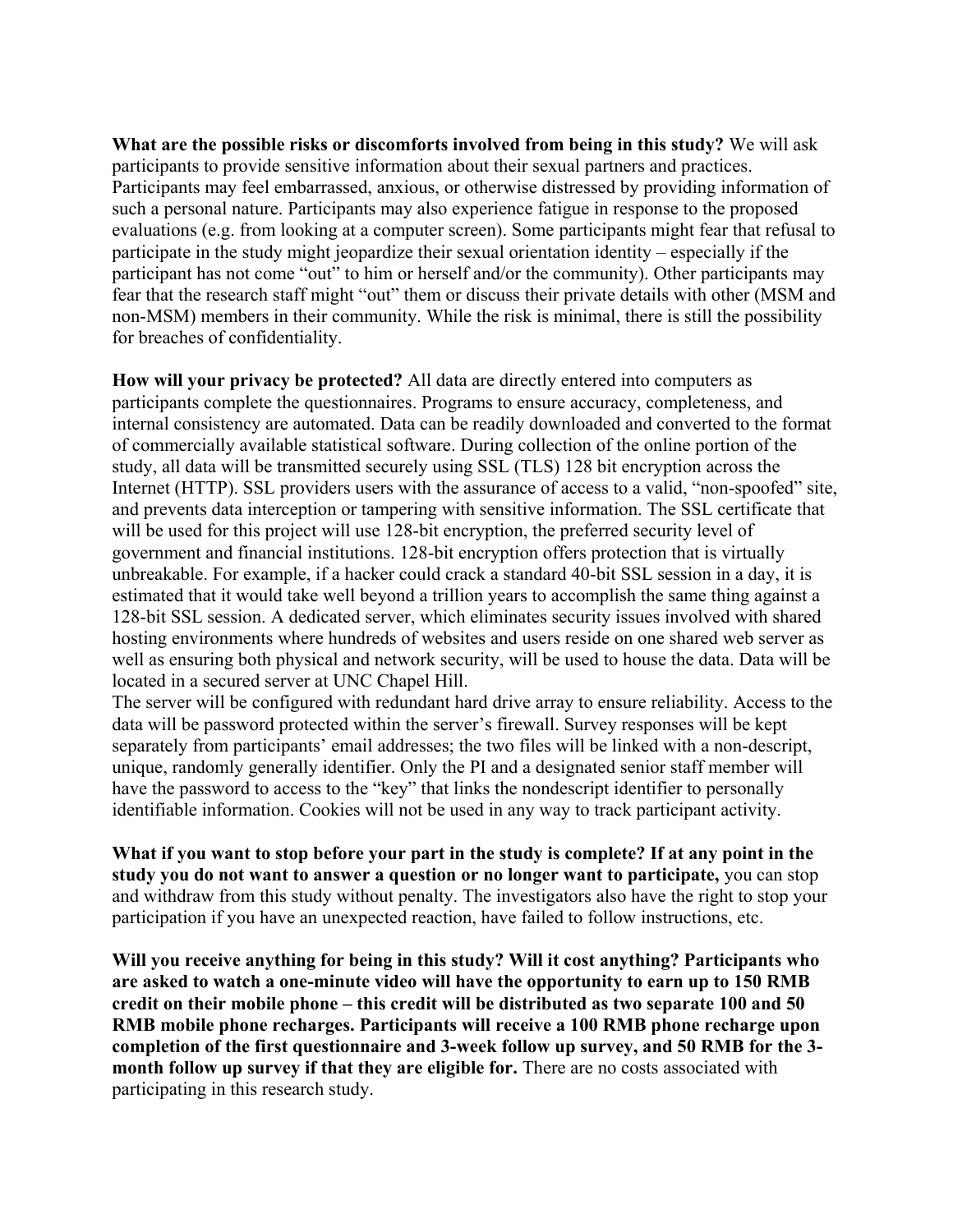**What if you have questions about this study?** If you have any questions, complaints, or concerns about the research or your participation in the study, feel free to contact

**What if you have questions about your rights as a research participant?** All research on human volunteers is reviewed by a committee that works to protect your rights and welfare. If you have questions or concerns, or if you would like to obtain information or offer input, please contact the UNC Institutional Review Board at 1-919-966-3113 or by email to IRB subjects@unc.edu. You may also contact the Guangdong Provincial Skin Diseases & STI Control Center IRB at  $020 - 83027652$  or by email to sesh $@$ seshglobal.org.

If you understand and agree to participate in this research study, please select "Agree" from the options below. We thank you for your participation!

O Agree

Q Decline (Skip to End of Survey)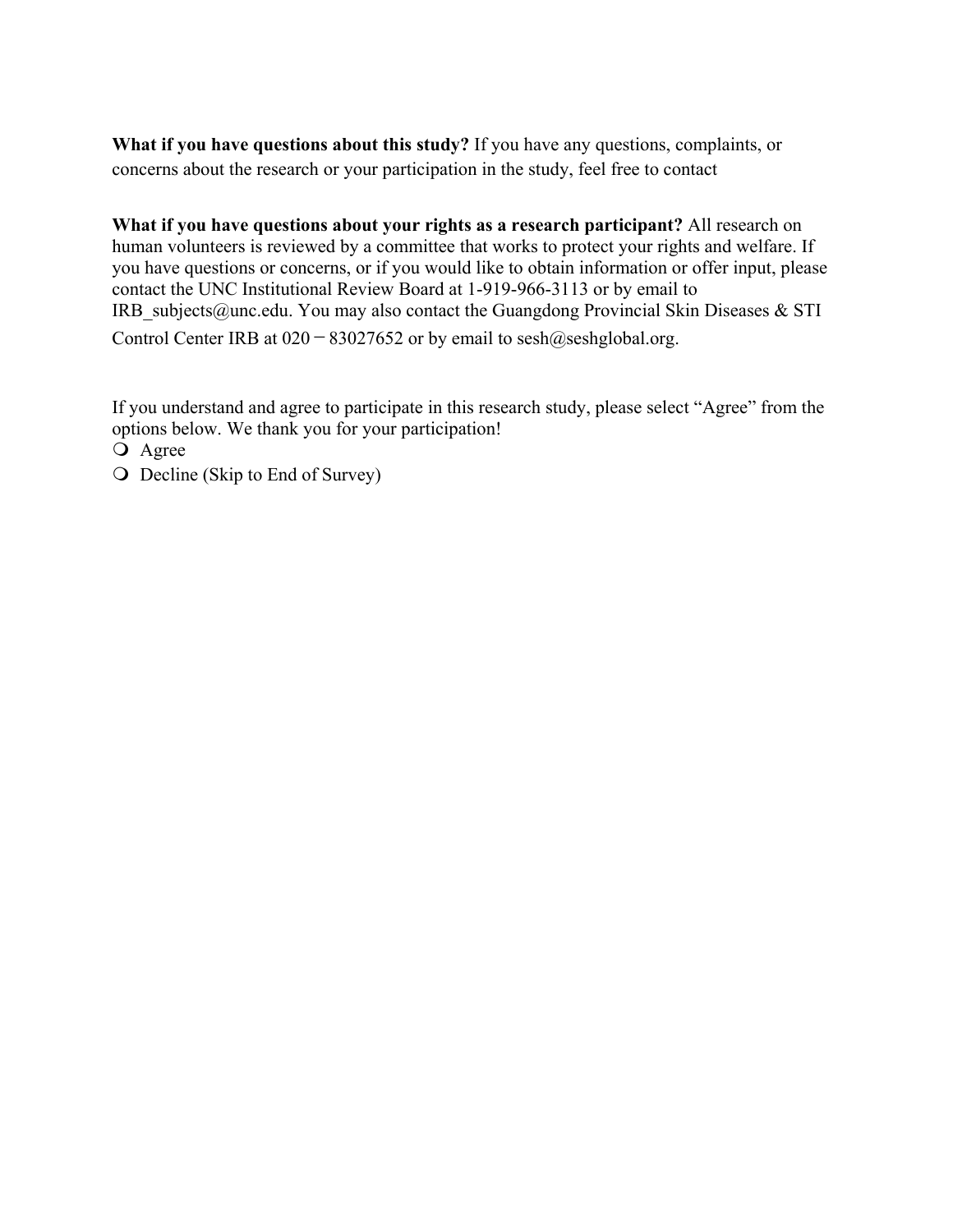## **Survey Access (Q6-7)**

- 6. How did you find out about our research study?
- Blued's banner ad
- Danlan webpage banner ad (www.danlan.org)
- Weibo banner ad
- Weixin banner ad
- **O** Friend referral
- O SESH referred me through QQ
- O SESH referred me through SMS
- 7. What device are you using to access our research study?
- Desktop or laptop computer
- O Mobile phone
- **O** Tablet device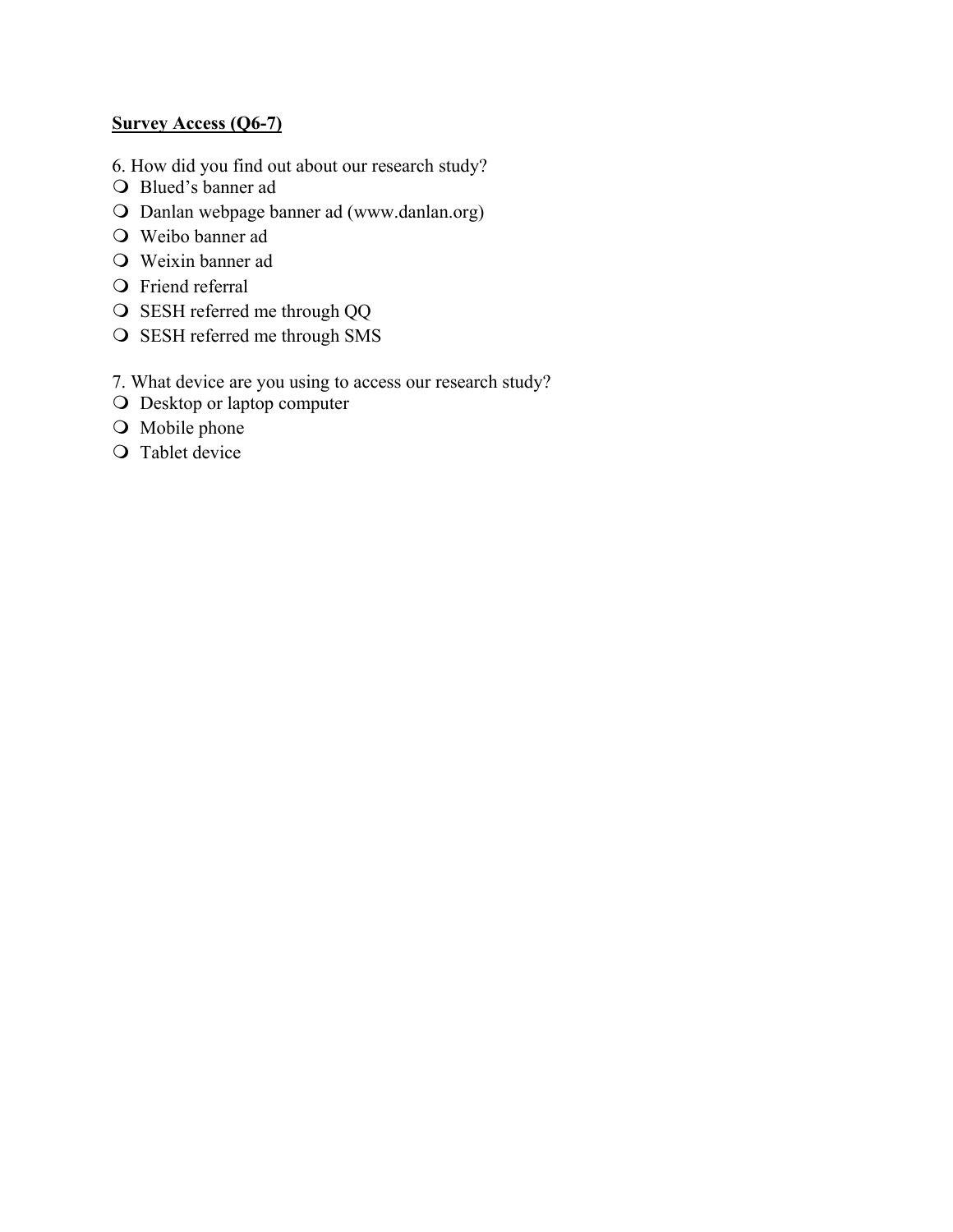## **A. Sociodemographics (Q8-15)**

*The next set of questions will ask you to provide some information about yourself.*

A6. What province or province-level city do you currently live in?

- O Beijing
- Tianjin
- O Hebei
- O Shanxi
- O Inner Mongolia
- Liaoning
- Q Jilin
- O Heilong Jiang
- O Shanghai
- Jiangsu
- Zhejiang
- Anhui
- O Fujian
- O Jiangxi
- O Shandong
- O Henan
- O Hubei
- Hunan
- Guangdong
- Guangxi
- O Hainan
- Q Chongqing
- Q Sichuan
- Guizhou
- Yun An
- Xizang (Tibet)
- Shaanxi
- Q Gansu
- Qinghai
- Ningxia
- Xinjiang
- Hong Kong
- Q Aomen

A7. What city do you currently live in? \_\_\_\_\_\_\_\_\_\_\_\_ (*Text input)* (Do not display if answered 北京,上海,重庆,天津,香港,澳门 to A6)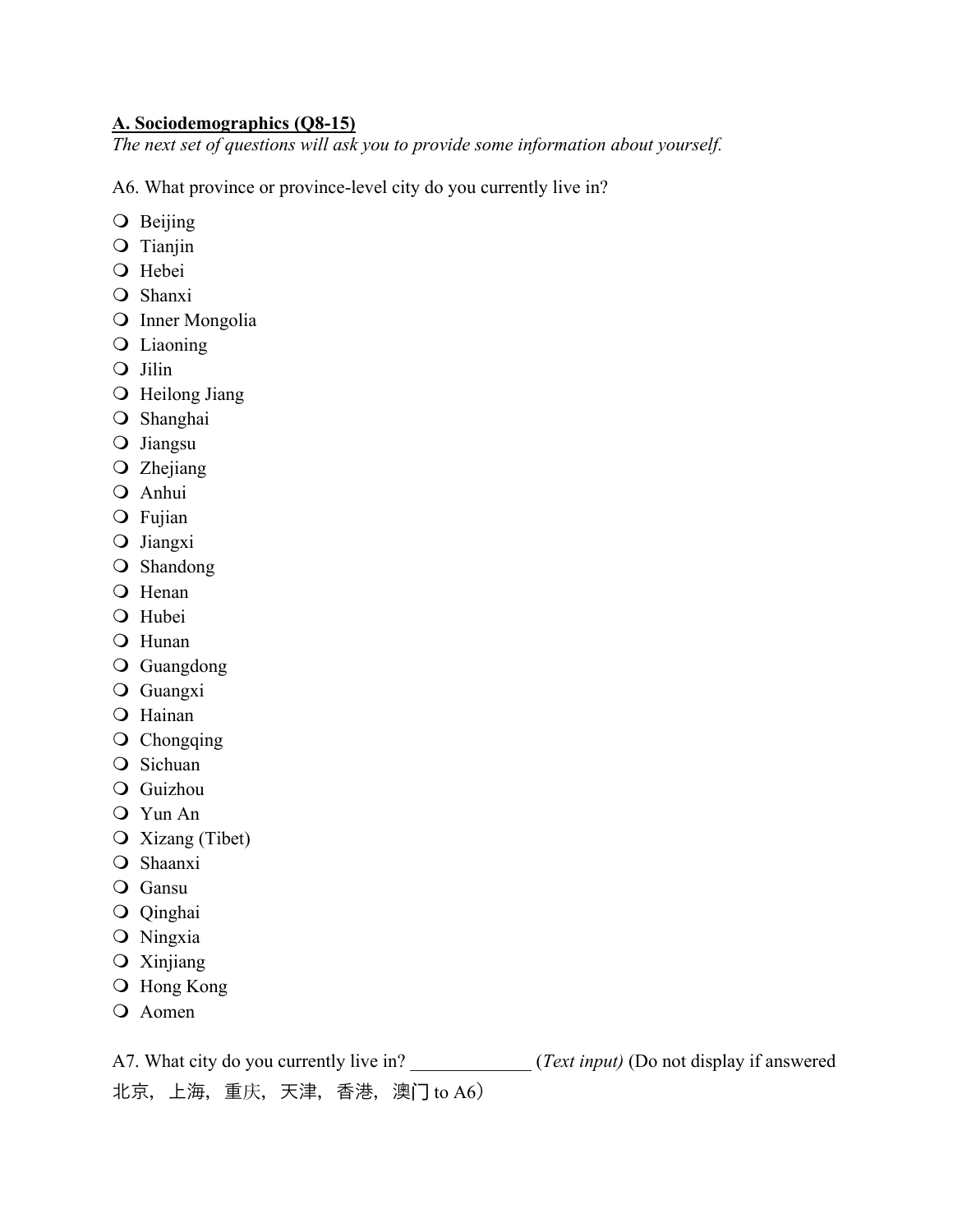A8. What is your current legal marital status (referring to women)?

- O Not married
- Engaged or Married
- O Separated or Divorced
- Widowed

A9. Are you currently enrolled as either a full-time or part-time student?

- Yes
- No

## A10. What is the highest level of education that you have **completed**?

- $\bigcirc$  High school or below (including Zhongzhuan)
- O Some college (Dazhuan)
- O College/Bachelors
- Masters/PhD
- A11. What is your total individual **monthly** income from all sources?
- Less than 1500 RMB
- Between 1500 and 3000 RMB
- Between 3001 and 5000 RMB
- Between 5001 and 8000 RMB
- Greater than 8000 RMB

A12. What do you primarily consider yourself to be?

- Gay
- Q Bisexual
- O Straight/Heterosexual
- O Transgender
- Q Unsure/Other

A13. Have you spoken with a physician or other health professional (e.g. HIV testing counselor, pharmacist) about your sexuality or sexual history with men?

- Yes
- O No

### **B. MSM Basic Situation (Q16-38)**

*The next set of questions will ask you about your sexual behaviors with other men.*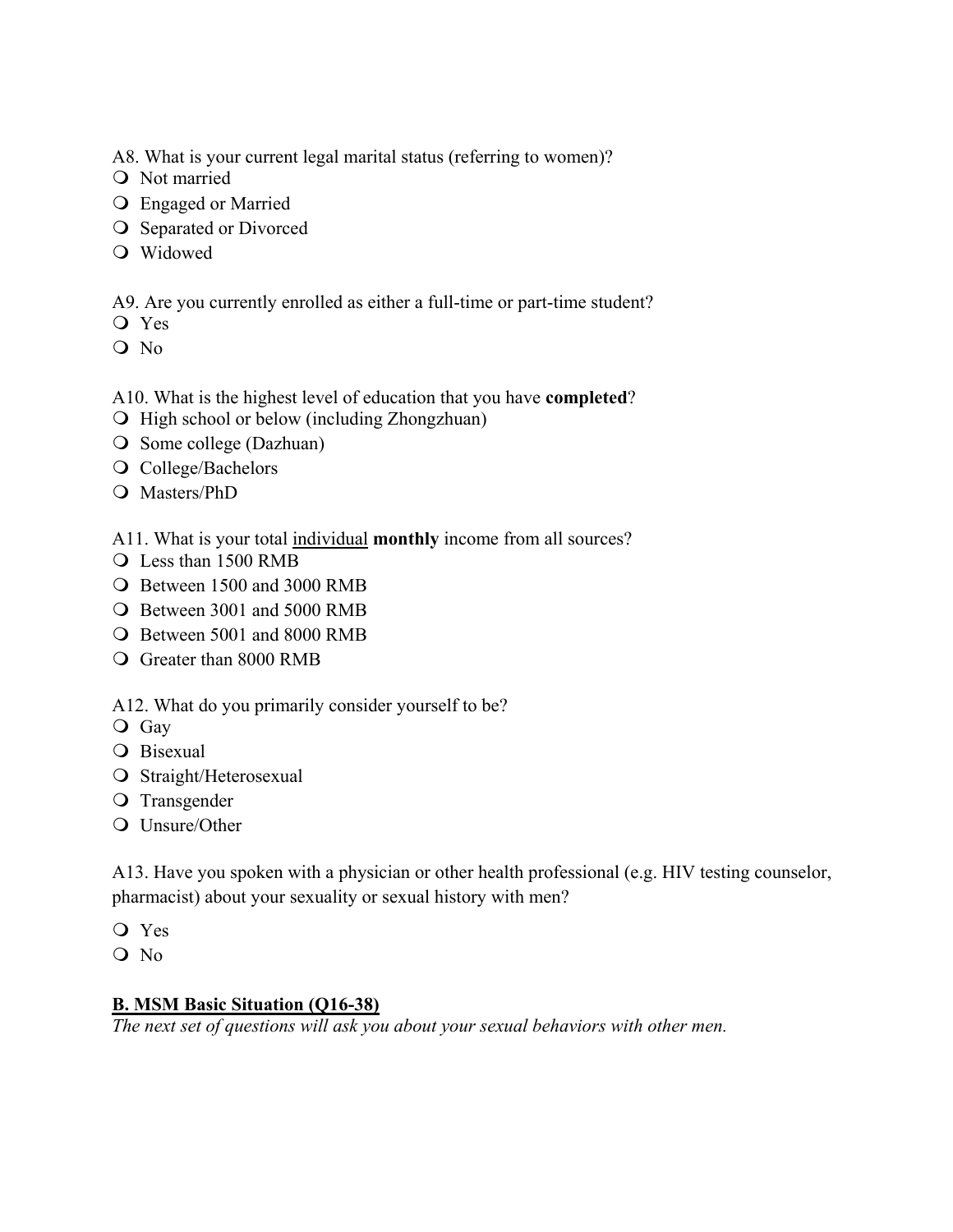*A "primary partner" is someone who you have sex with regularly and/or have an emotional commitment to. A "casual partner" is someone who you have sex with and do not have an emotional commitment to.*

B1. How old were you during your first insertive sexual encounter?

\_\_\_\_\_\_\_\_years old *(Number input)*

B2. Was your first insertive sexual encounter with a male or female?

 $\overline{O}$  Male (Skip to B4)

O Female

O Other

B3. How old were you when you had sex with another man for the first time?

\_\_\_\_\_\_\_\_years old *(Number input)*

B4. Were you insertive (1) or receptive (0) during your first sexual encounter with another man?

- $\overline{Q}$  Insertive (1)
- $\overline{Q}$  Receptive (0)
- $\bigcirc$  Both insertive (1) and receptive (0)

B5. Did you use a condom during your first sexual encounter with another man?

- Yes
- O No

B6. In general, where do you usually go to meet your sex partners (Select all that apply)?

- Pub, disco, tearoom, or club
- O Spa or bath house, sauna, foot or body massage parlor
- O Park, public restroom, public lawn
- Q Internet
- O Other

B7. In the last three months, approximately how many male sex partners have you had?

\_\_\_\_\_\_\_\_\_male sex partners *(Number input)* (If answer <1, skip to end of section)

B8. Of the men you have had sex with in the last three months, would you consider one of them to be a primary sex partner?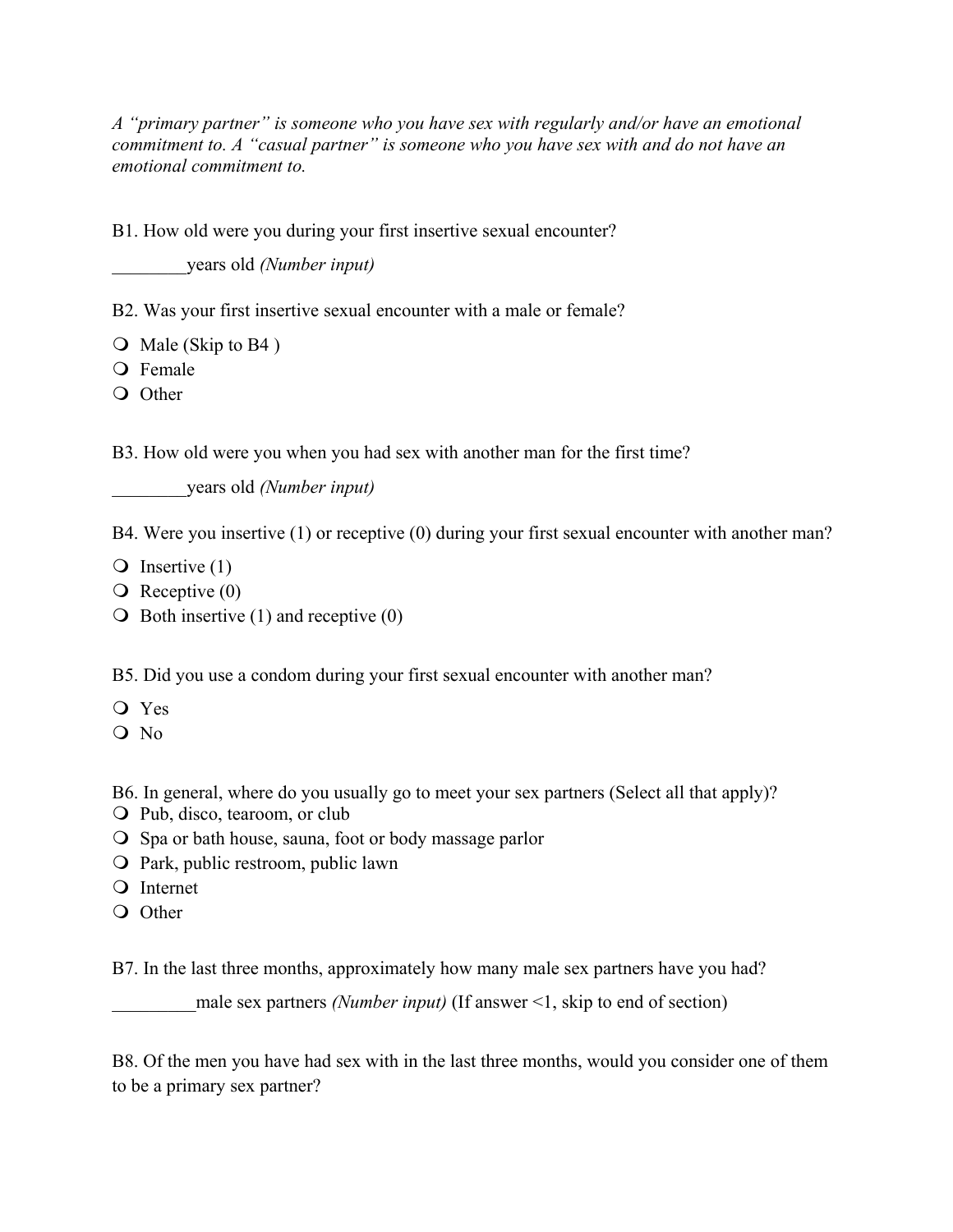Yes

 $\overline{O}$  No (Skip to B16)

B9. In the last three months, approximately how many times per week did you have anal sex with your primary partner?

sex encounters per week

B10. How long have you and your primary sex partner been in a relationship?

- Q Less than three months
- **Q** Between three and six months
- $\overline{O}$  Between six and twelve months
- **O** Between one and two years
- O More than two years

B11. In the last three months, when you had anal sex with your primary partner, what role did you assume?

- Always insertive (always 1) (Do not display B15)
- $\overline{O}$  Mostly insertive (mostly 1)
- $\overline{O}$  Both insertive and receptive in similar amounts (Both 1 and 0 in similar amounts)
- $\overline{O}$  Mostly receptive (mostly 0)
- Always receptive (always 0) (Do not display B14)
- No anal sex, only oral sex (Neither 1 nor 0) (Do not display B14 and B15)

B12. In the last three months, when you had sex with your primary partner, how frequently did you or your partner use condoms? (Do not display if "No anal sex, only oral sex" to B11)

- $\overline{O}$  Never used (Skip to B14)
- Q Sometimes used
- Mostly used
- Always used (Do not display B14, B15)

B13. In the last three months, when you had sex with your primary partner did a condom ever slip off, tear, or otherwise fail?

- Yes
- $O$  No

B14. When you are insertive, the reason(s) you do not use a condom with your primary partner include (select all that apply):

I do not want to use one (e.g. personal preference, uncomfortable)

Neither of us has a condom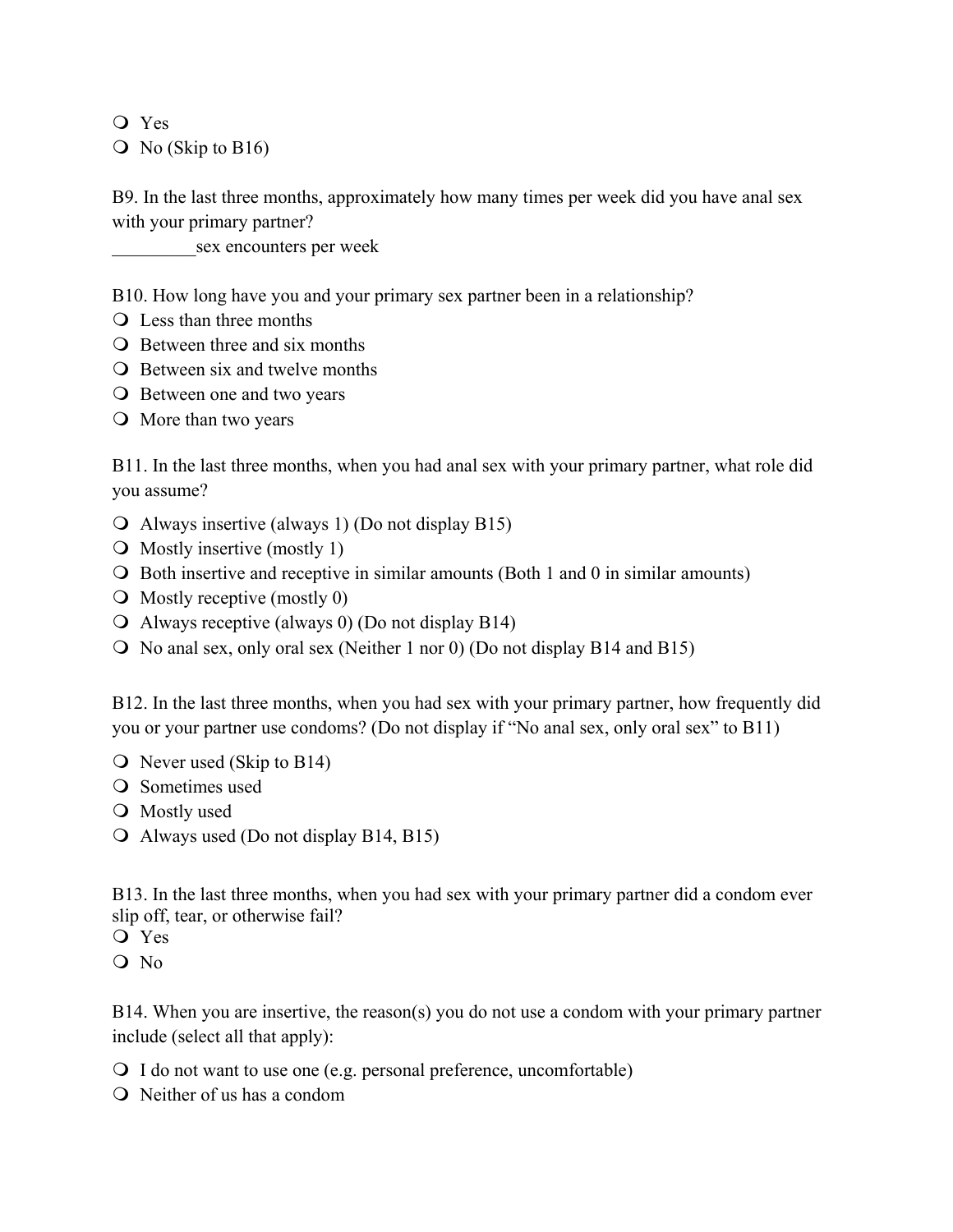- My partner does not want me to use one
- $\overline{O}$  The condom is of poor quality
- Q I do not have time to use one
- $\bigcirc$  I believe that my partner is loyal to me
- $\bigcirc$  I am loyal to my partner
- Q I am drunk or high
- I am HIV negative or I do not believe I am infected with HIV
- My partner is HIV negative or I do not believe he is infected with HIV
- O Other

B15. When you are receptive, the reason(s) your primary partner does not use a condom with you include (select all that apply):

- He does not want to use one (e.g. personal preference, uncomfortable)
- Neither of us has a condom
- Q I do not want him to use one
- $\overline{Q}$  The condom is of poor quality
- He does not have time to use one
- $\bigcirc$  I believe that my partner is loyal to me
- $\bigcirc$  He believes that I am loyal to him
- $\bigcirc$  He is drunk or high
- $\bigcirc$  He is HIV negative or does not believe he is infected with HIV
- I am HIV negative or does not believe I am infected with HIV
- O Other

B16. In the last three months, have you had sex with another man who was not your primary partner?

Yes

No (Skip to B23, Should not say "No" to B8 and B16)

B17. In the last three months, approximately how many times per week did you have anal sex (all casual sex partners combined)?

sex encounters per week

B18. In the last three months, when you had anal sex with a casual partner, what role did you assume?

- Always insertive (always 1) (Do not display B22)
- Mostly insertive (mostly 1)
- Both insertive and receptive in similar amounts (Both 1 and 0 in similar amounts)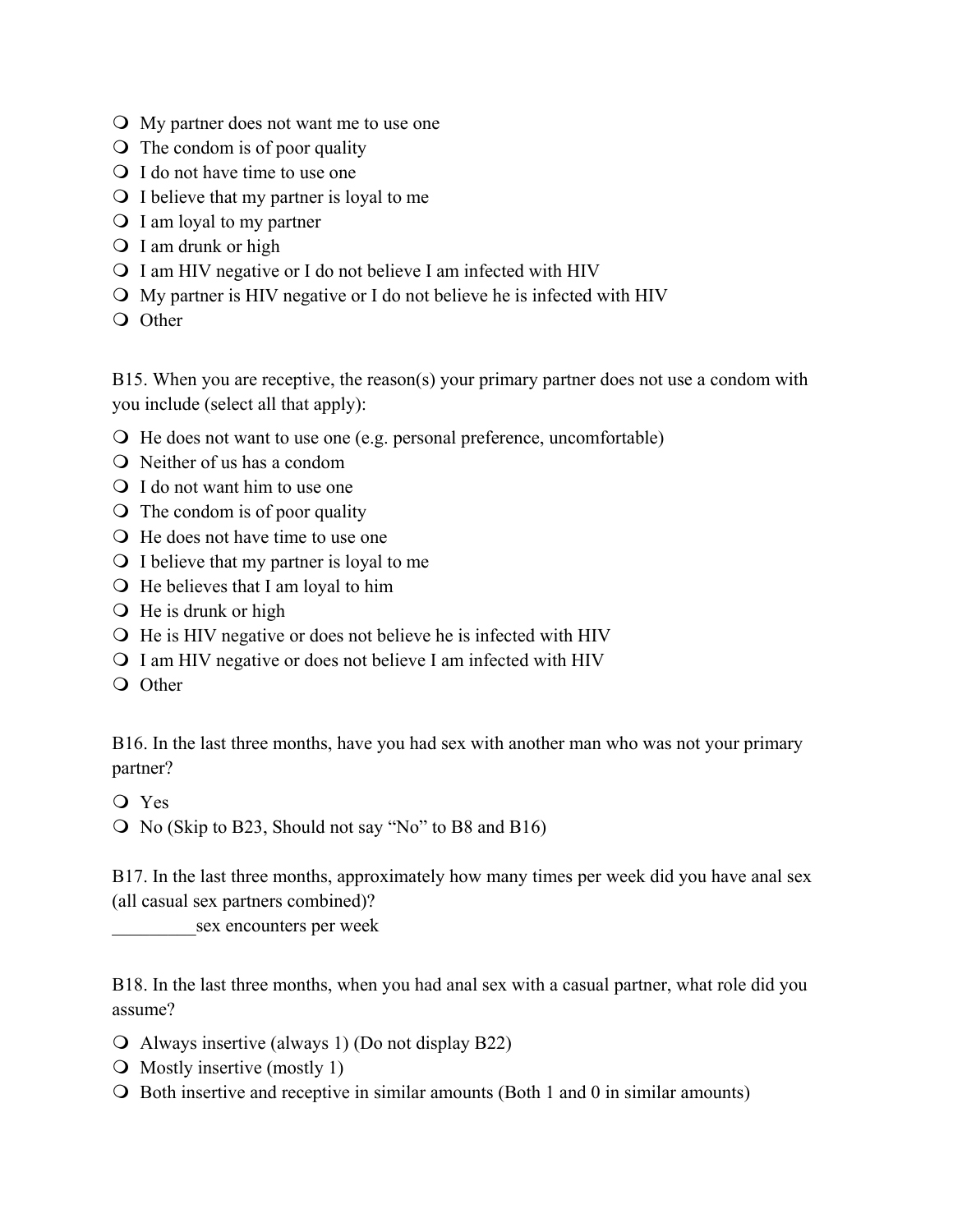- $\overline{O}$  Mostly receptive (mostly 0)
- $\Omega$  Always receptive (always 0) (Do not display B21)
- No anal sex, only oral sex (Neither 1 nor 0) (Do not display B21 and B22)

B19. In the last three months, when you had sex with a casual partner, how frequently did you or your partner use condoms? (Do not display if B17 is "0" or B18 is "无肛交, 只有口交(既不

是 1 也不是 0)")

- $\overline{O}$  Never used (Skip to B21)
- Q Sometimes used
- Mostly used
- Always used (Do not display B21, B22)

B20. In the last three months, when you had sex with a casual partner did a condom ever slip off, tear, or otherwise fail? (Do not display if answer to B19 is "Never used" )

Yes

Q No

B21. When you are insertive, the reason(s) you do not use a condom with a casual partner include (select all that apply):

- I do not want to use one (e.g. personal preference, uncomfortable)
- Neither of us has a condom
- My partner does not want me to use one
- $\overline{O}$  The condom is of poor quality
- Q I do not have time to use one
- Q I am drunk or high
- I am HIV negative or I do not believe I am infected with HIV
- My partner is HIV negative or I do not believe he is infected with HIV
- O Other

B22. When you are receptive, the reason(s) your casual partner does not use a condom with you include (select all that apply):

- He does not want to use one (e.g. personal preference, uncomfortable)
- Neither of us has a condom
- Q I do not want him to use one
- $\overline{Q}$  The condom is of poor quality
- He does not have time to use one
- $\bigcirc$  He is drunk or high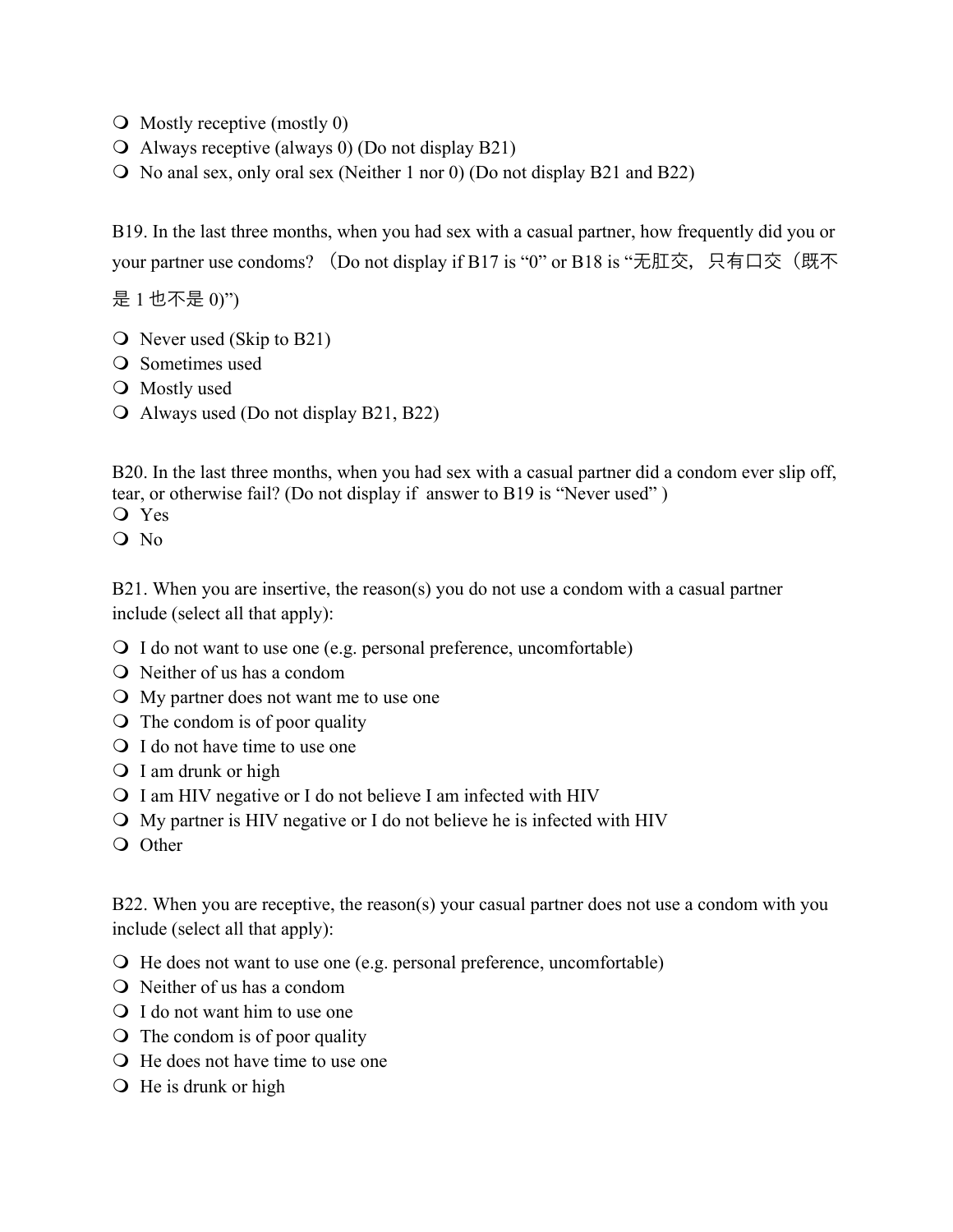- $\overline{Q}$  He is HIV negative or he does not believe he is infected with HIV
- I am HIV negative or he does not believe I am infected with HIV
- O Other

B23. In the last month, did you have any anal sex without a condom with any male partner? (Do not display if answer "1" to B7 and "Always" to B19)

- Yes
- $O$  No

## **C. Heterosexual Sex Situation (Q39-54)**

*The next set of questions will ask about your sexual behaviors with women.* 

*A "primary female partner" is someone who you have sex with regularly, have an emotional commitment to, and/or have married or engaged to be married. A "casual female partner" is someone who you have had sex with but do not have an emotional commitment to.*

C1. Have you ever had vaginal, anal, and/or oral sex with a female partner?

Yes

No (Skip to End of Section)

C2. In the last six months, did you have any vaginal and/or anal sex with a female partner?

Yes

No (Skip to End of Section)

C3. In the last six months, approximately how many female sex partners have you had?

\_\_\_\_\_\_\_\_\_female sex partners *(Number input)* (If answer <1 then skip to End of Section)

C4. In the last six months, have you had a primary female sex partner?

Yes

Q No (Skip to C9)

C5. In the last six months, approximately how many times per week did you have vaginal and/or anal sex with your primary female partner?

sex encounters per week

C6. In the last six months, when you had sex with your primary female partner, how frequently did you or your partner use condoms?

 $\overline{O}$  Never used (Skip to C8)

Q Sometimes used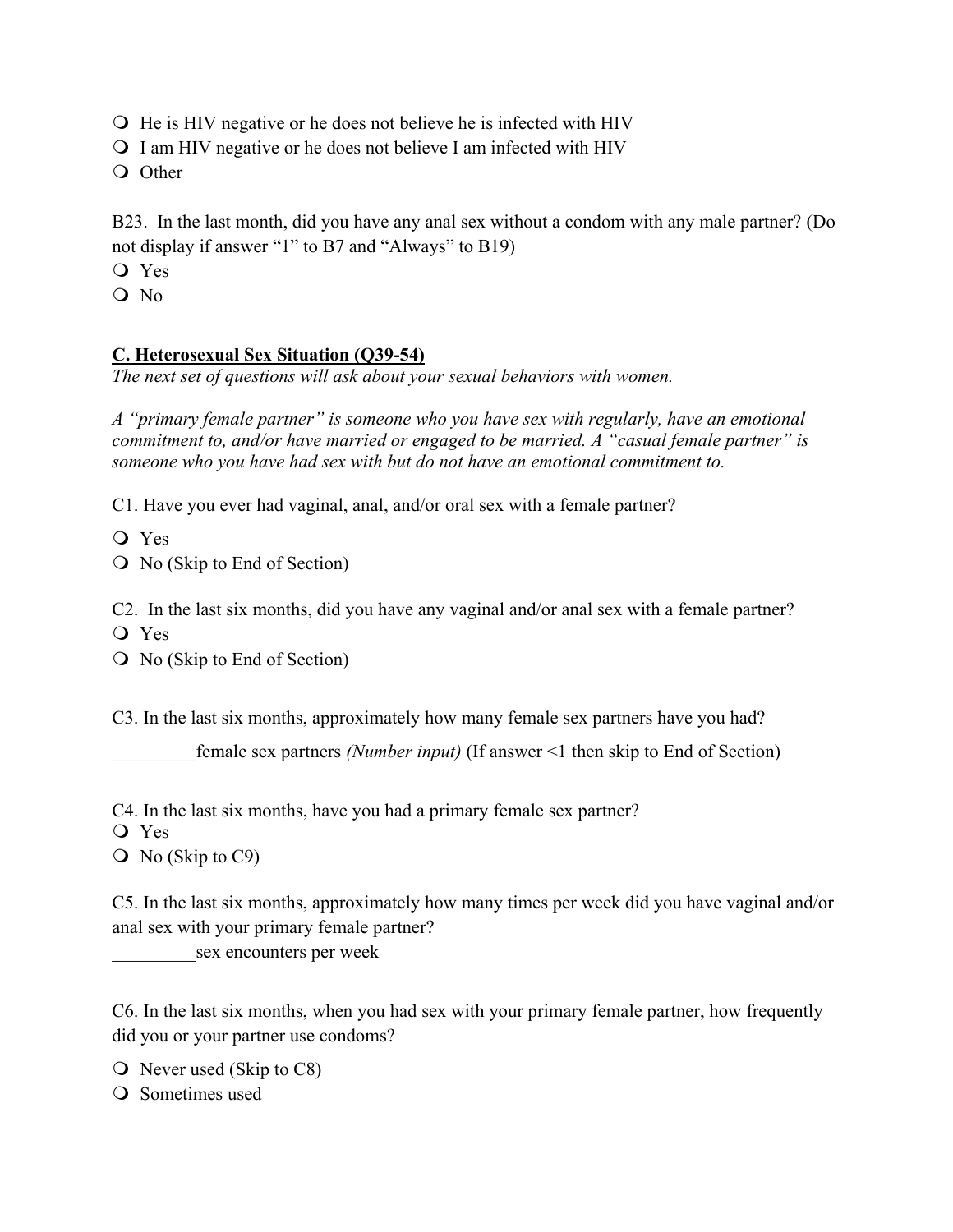Mostly used

Always used (Do not display C8)

C7. In the last six months, when you had sex with your primary female partner did a condom ever slip off, tear, or otherwise fail?

Yes

 $O$  No

C8. The reason(s) you do not use a condom with your primary female partner include (select all that apply):

I do not want to use one (e.g. personal preference, uncomfortable)

Neither of us has a condom

My partner does not want me to use one

 $\overline{O}$  The condom is of poor quality

Q I do not have time to use one

 $\bigcirc$  I believe that my partner is loyal to me

 $\bigcirc$  I am loyal to my partner

Q I am drunk or high

 $\Omega$  I am HIV negative or I do not believe I am infected with HIV

My partner is HIV negative or I do not believe she is infected with HIV

Q Other

C9. In the last six months, have you had sex with another woman who was not your primary partner?

Yes

 $\bigcirc$  No (Skip to End of Section if "Always" to C6; otherwise Skip to C14 – Should not answer "No" to C4 and C9)

C10. In the last six months, approximately how many times per week did you have vaginal and/or anal sex (all casual sex partners combined)?

sex encounters per week

C11. In the last six months, when you had sex with a casual female partner, how frequently did you or your partner use condoms?

 $\overline{O}$  Never used (Skip to C13)

O Sometimes used

O Mostly used

Always used (Do not display C13; Skip to End of Section if "Always" to C6)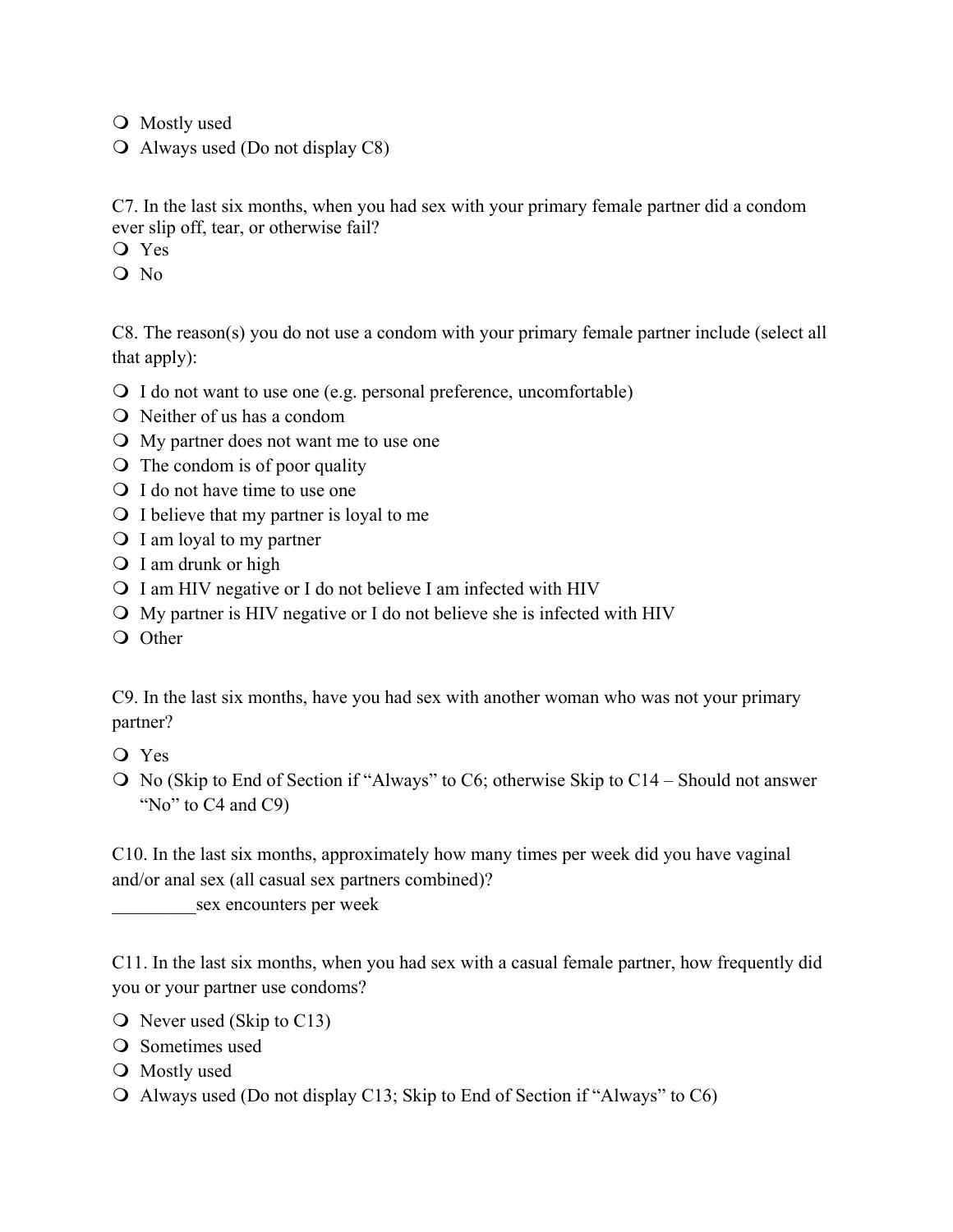C12. In the last six months, when you had sex with a casual female partner did a condom ever slip off, tear, or otherwise fail?

Yes

Q No

C13. The reason(s) you do not use a condom with a casual female partner include (select all that apply):

- I do not want to use one (e.g. personal preference, uncomfortable)
- Neither of us has a condom
- My partner does not want me to use one
- $\overline{O}$  The condom is of poor quality
- Q I do not have time to use one
- Q I am drunk or high
- $\bigcirc$  I am HIV negative or I do not believe I am infected with HIV
- My partner is HIV negative or I do not believe she is infected with HIV
- O Other

C14. In the last month, did you have sex without a condom with any female partner? (Do not display if answer "1" to B7 and "Always" to B19)

- Yes
- O No

# **D. Sexual Behavior (Q55-63)**

*The next set of questions will ask about any "risky" sexual behaviors that you may or may not have engaged in with other men and/or women.*

D1. In the last three months, did you ever have sex while you were drunk (from drinking alcohol)?

- Yes
- O No

D2. In the last three months, was you partner ever drunk (from drinking alcohol) while you had sex?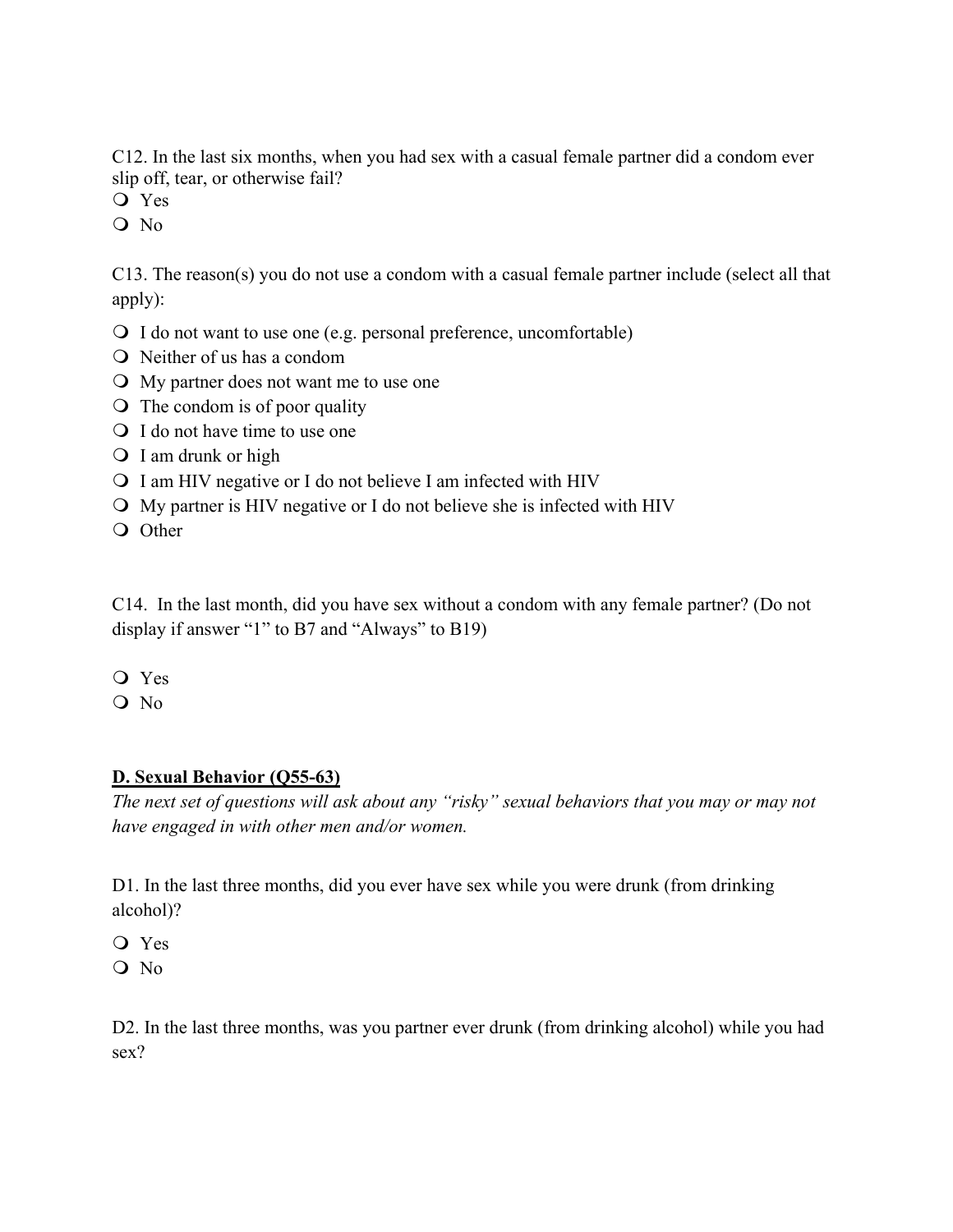Yes

No (Skip to D4 if "No" for D1 and D2)

D3. In the last three months, how often did you have sex while you and/or your partner was drunk?

- **O** Never
- **O** Rarely
- Occasionally/Sometimes
- Very often
- Always

D4. In the last twelve months, did you ever use "meth" before or during sex?

Yes

Q No

D5. In the last twelve months, did you ever participate in group sex with other men?

 Yes (Display D6) No

D6. During your most recent group sex experience, did you have any anal sex without a condom?

- Yes
- $O$  No

D7. In the last twelve months, were you ever paid (with money or gifts) to have sex?

- Yes
- Q No (Skip to D9)

D8. In the last twelve months, has your main source of income come from having sex with customers?

Yes

Q No

D9. In the last twelve months, have you ever paid (with money or gifts) a man to have sex?

- Yes
- O No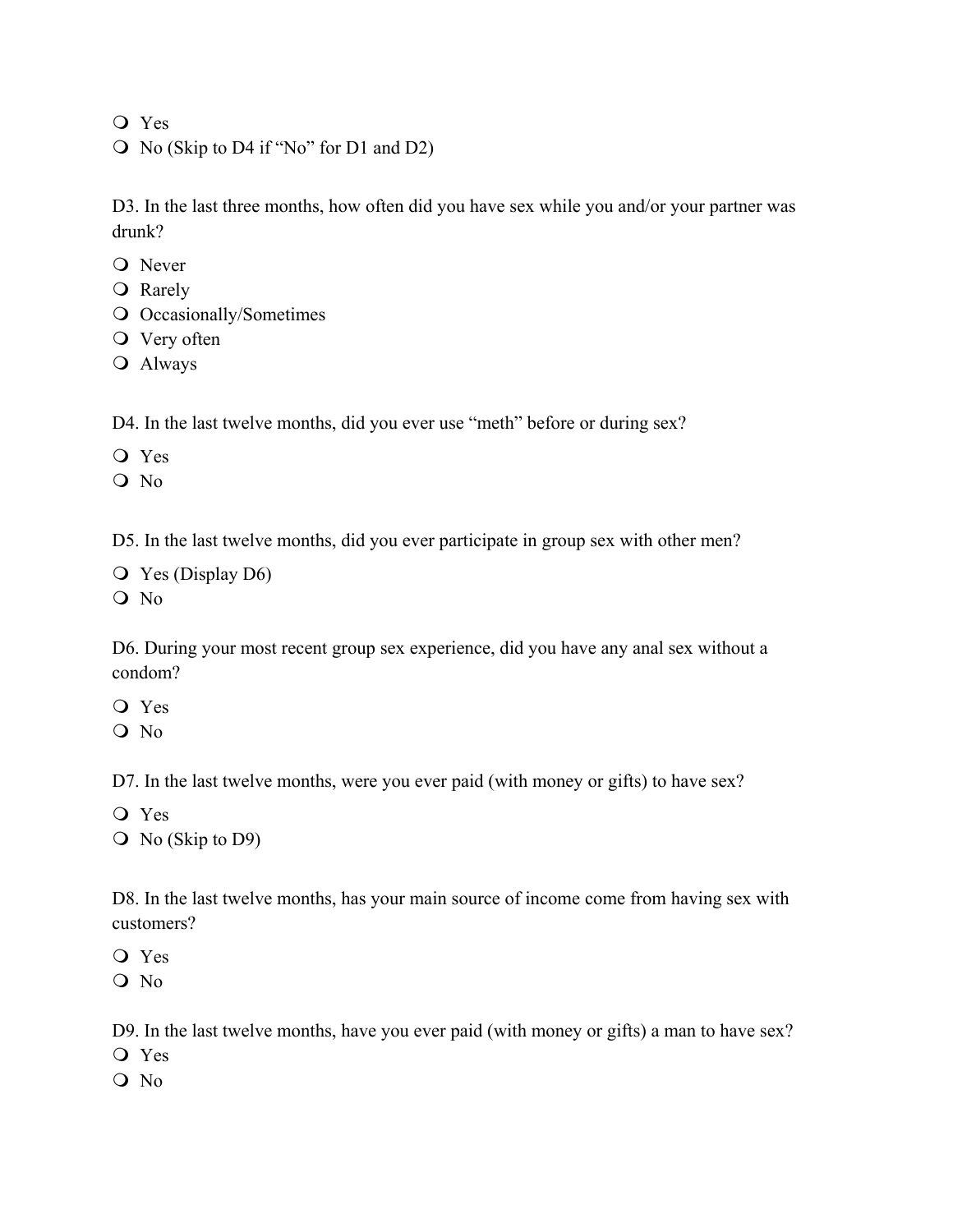## **E. Sex Tourism (Q64-79)**

*The next set of questions will ask about leaving your city and/or China to purchase sex.*

E1. Have you ever purchased sex (with money or gifts) while traveling outside of your city of residence?

Yes

No (If "No" skip to End of block)

E2. Have you ever traveled outside of your city of residence with the primary purpose of purchasing sex?

Yes

O No

E3. When you traveled to purchase sex, did you travel within China or leave the country?

- Within China (Display E4a)
- Outside China (Display E4b)
- $\overline{O}$  Both (Display E4a and E4b)

E4a. Which city/cities in China did you travel to when you purchased sex? \_\_\_\_\_\_\_\_\_ *(Text Input*)

E4b. Which country/countries and cities did you travel to when you purchased sex? \_\_\_\_\_ (*Text Input*)

E5. How did you arrive at your destination?

Q Car

- O Train
- Airplane
- O Ship

E6. Why did you decide to purchase sex while traveling?

- I was afraid of seeing someone I know in my hometown
- $\overline{O}$  Sex is less expensive at the location I traveled to
- There was less likelihood that I would have to use a condom if I purchase sex
- $\Omega$  I am unable to purchase sex in my hometown
- I wanted to try sexual intercourse with another gender
- I was drunk or using drugs, I did not plan it

E7. When you purchased sex while outside your city of residence, who did you purchase sex from (select all that apply)?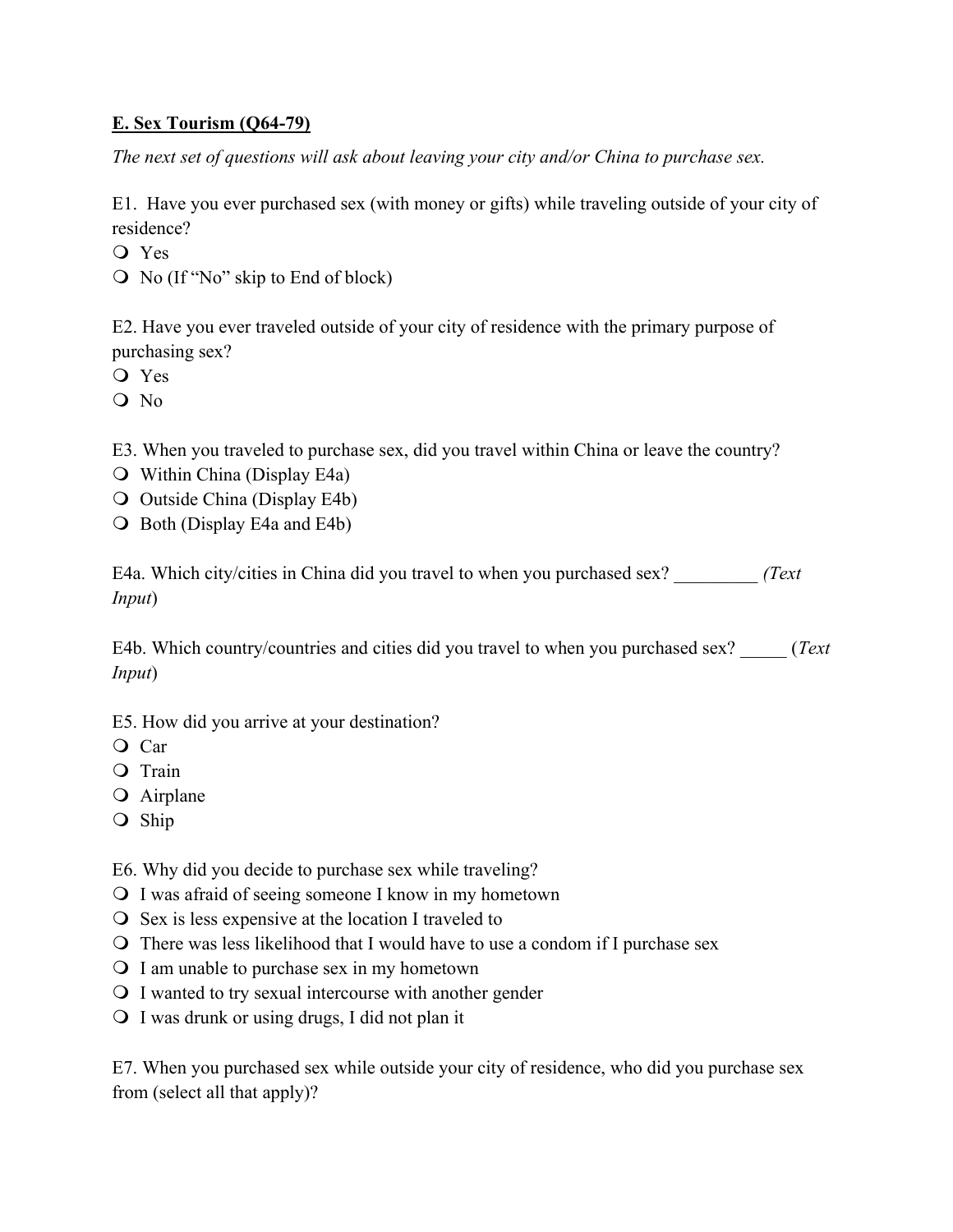- O Men
- Women
- O Transgender

E8a. When you purchased sex while outside your city of residence, have you ever had any vaginal sex without a condom? (Display if "Women" or "TG" for E7)

- Yes (Display E17)
- Q No

E8b. When you purchased sex while outside your city of residence, have you ever had any anal sex without a condom?

Yes (Display E17)

O No

E9. Once you were at your travel destination (during your most recent trip abroad), how did you find someone to purchase sex from (select all that apply)?

- $\overline{O}$  Mobile app portal
- Online (not an app) portal
- In-person proposition
- Local establishment

E10. During your most recent experience when you purchased sex while abroad, approximately how many sex partners did you purchase? (Please enter "0" partners if no partners of the following type)

\_\_\_\_\_\_\_\_\_male sex partners *(Number input)* female sex partners *(Number input)* \_\_\_\_\_\_\_\_\_transgender sex partners *(Number input)*

E11. During your most recent experience when you purchased sex while traveling, approximately how much did you pay (RMB) for your last sex encounter?

\_\_\_\_\_\_\_\_\_ *(Text Input*)

E12. During your most recent experience when you purchased sex while traveling, of what nationality was your last partner?

\_\_\_\_\_\_\_\_\_ *(Text Input*)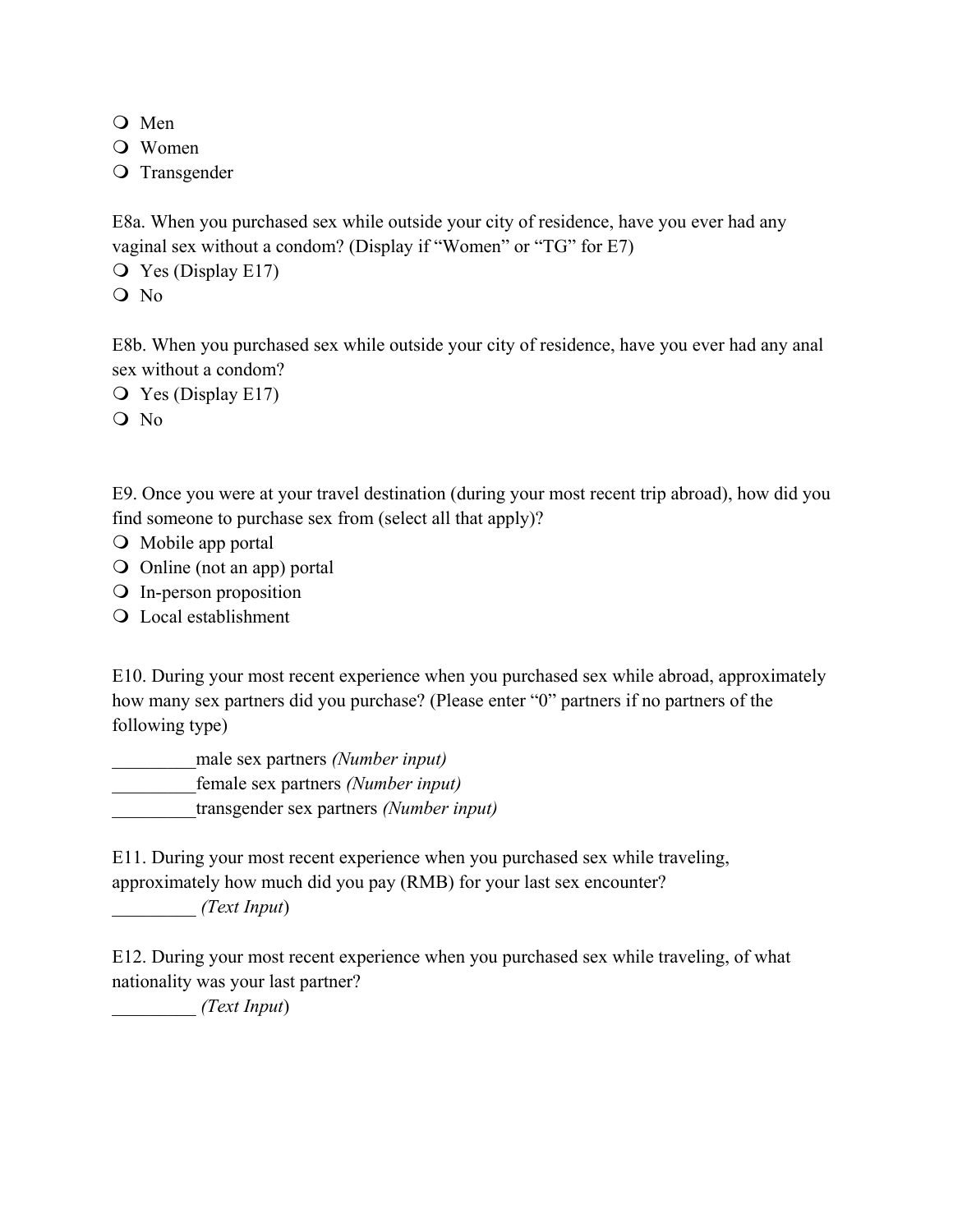E13. During your most recent experience when you purchased sex while traveling, the reason(s) you did not use a condom include (select all that apply):

- I did not want to use one (e.g. personal preference, uncomfortable)
- I did not want my partner to use one
- Neither of us had a condom
- My partner did not want to use one (e.g. personal preference, uncomfortable)
- My partner did not want me to use one
- $\overline{Q}$  The condom was of poor quality
- Q I did not have time to use one
- My partner did not have time to use one
- I was drunk or high
- My partner was drunk or high
- I am HIV negative or I do not believe I am infected with HIV
- My partner was HIV negative or I do not believe my partner was infected with HIV

E14. How strongly do you agree with the following statement: During my most recent experience purchasing sex while traveling, I behaved with less caution than I normally would while at home

- O Strongly yes
- Yes
- O The same
- O No
- **O** Strongly No

E15. Did you travel alone or with others?

- Q Alone
- With others

E16. During your most recent experience when you purchased sex while traveling, did you ask your partner about his/her HIV status before having sex?

- Yes
- Q No

### **F. Condom Behavior (Q80-96)**

*The next set of questions will ask about your practices and attitudes in regards to condom use.*

F1. In the last three months, how often did you carry a condom with you when there was the possibility you may have sex later?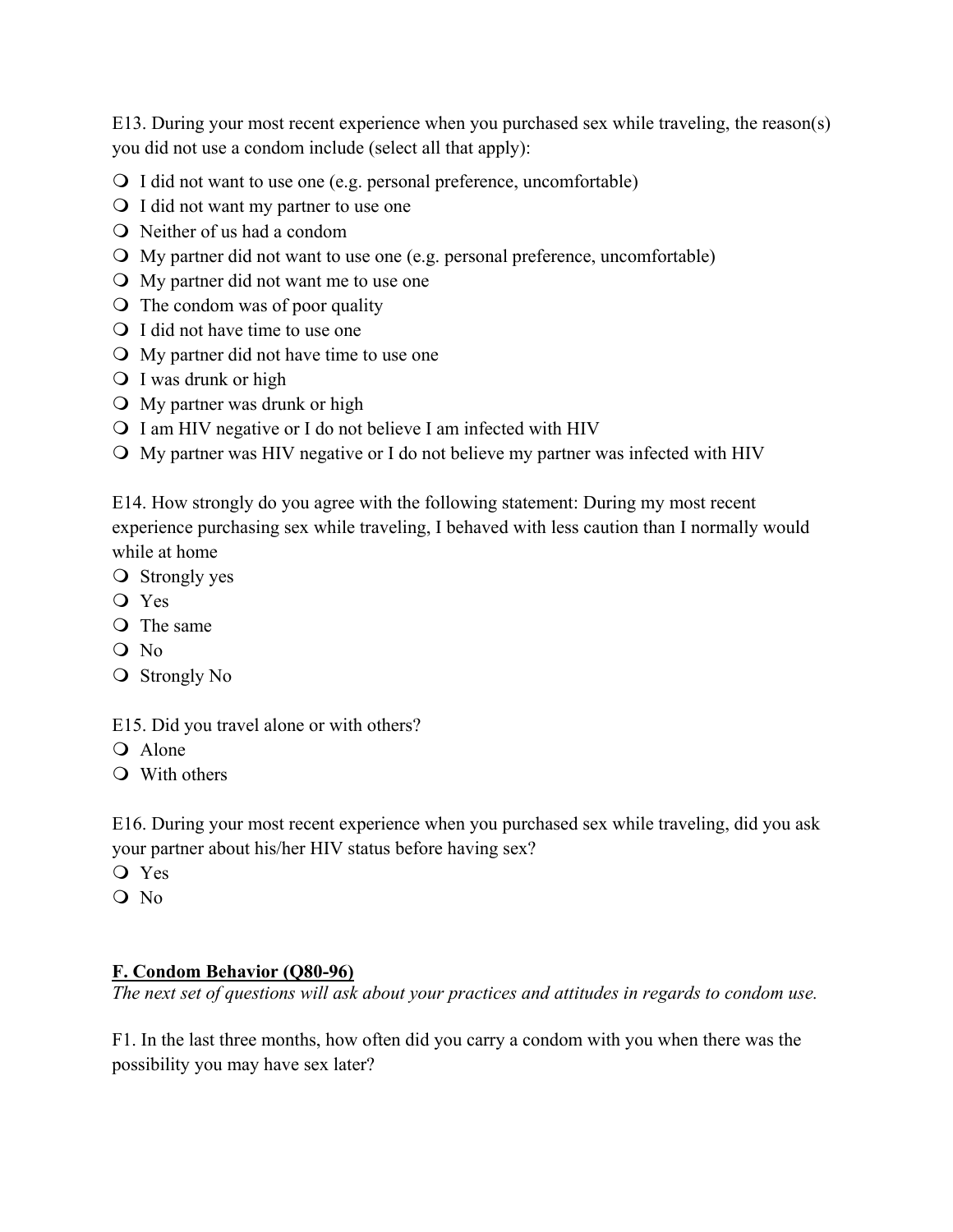- Always
- Q Sometimes
- **O** Hardly ever
- **O** Never

F2. If you needed a condom, where is the first place you would go to find one?

- O Pharmacy or drugstore
- O Supermarket
- **Q** Health clinic
- Community event
- O Restroom vending machine
- **O** Friend
- O Partner
- O Other

F3. If I had sex and told my friends that I did not use a condom, they would be angry or disappointed.

- **O** Strongly agree
- O Agree
- Q Neutral
- O Disagree
- O Strongly disagree
- F4. My friends talk a lot about "safer" sex.
- **O** Strongly agree
- O Agree
- O Neutral
- O Disagree
- **O** Strongly disagree

F5. My friends and I encourage each other before dates to practice "safer" sex.

- **O** Strongly agree
- **O** Agree
- O Neutral
- O Disagree
- **O** Strongly disagree

F6. If I thought that one of my friends had sex on a date, I would ask them if they used a condom.

**O** Strongly agree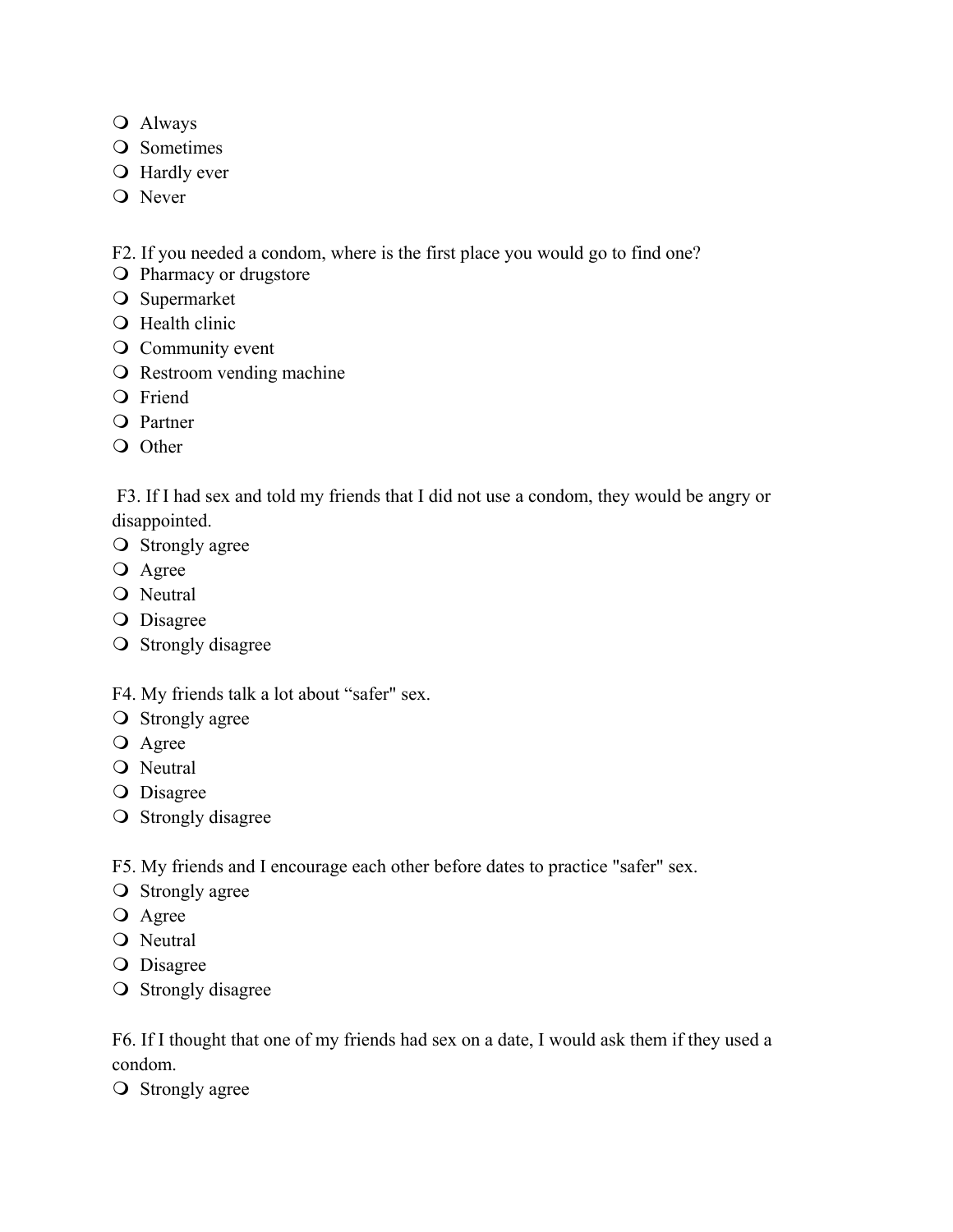- **O** Agree
- **O** Neutral
- O Disagree
- O Strongly disagree

F7. If a friend knew that I might have sex on a date, he/she would ask me if I was carrying a condom.

- **O** Strongly agree
- **O** Agree
- O Neutral
- O Disagree
- O Strongly disagree

F8. When I think that one of my friends might have sex on a date, I would ask him/her if he/she was carrying a condom.

- **O** Strongly agree
- **O** Agree
- O Neutral
- O Disagree
- O Strongly disagree

F9. If I might have sex on a date and I do not have a condom, I would make an effort to go out of my way and get one.

- **O** Strongly agree
- O Agree
- O Neutral
- **O** Disagree
- O Strongly disagree

F10. I would feel comfortable discussing condom use with a potential partner before we engaged in sex.

- **O** Strongly agree
- O Agree
- O Neutral
- **O** Disagree
- **O** Strongly disagree

F11. I would feel comfortable letting a primary partner know that I want to have sex with a condom.

**O** Strongly agree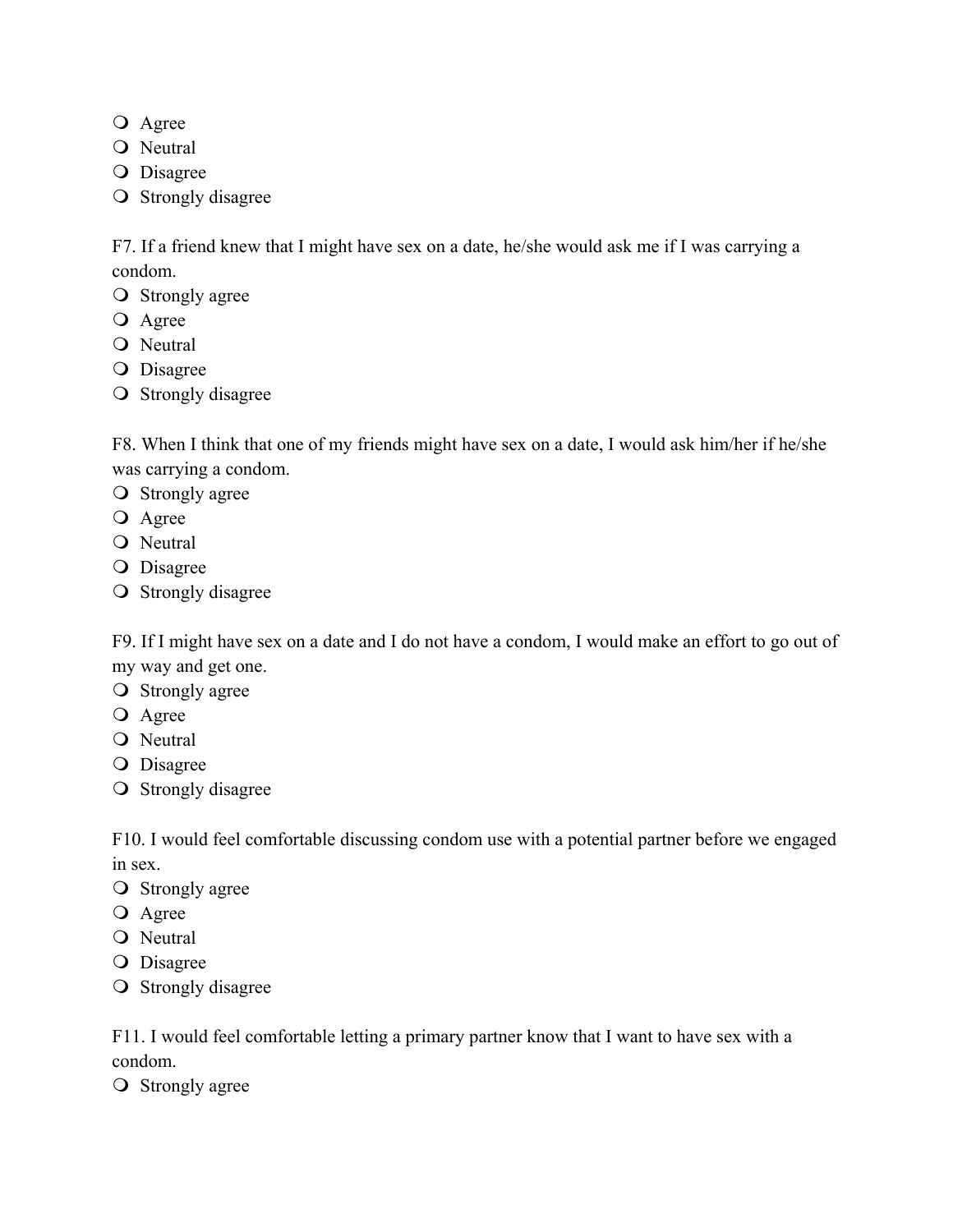- **O** Agree
- **O** Neutral
- O Disagree
- O Strongly disagree

F12. I would feel comfortable letting a casual partner know that I want to have sex with a condom.

- **O** Strongly agree
- **O** Agree
- O Neutral
- **O** Disagree
- **O** Strongly disagree

F13. I feel confident that I could refuse to have sex with a partner who did not want you to use a condom.

- **O** Strongly agree
- **O** Agree
- O Neutral
- O Disagree
- **O** Strongly disagree

F14. I feel confident in my ability to incorporate putting a condom on myself or my partner into foreplay.

- **O** Strongly agree
- O Agree
- O Neutral
- **O** Disagree
- **O** Strongly disagree

F15. I feel confident that I could use a condom with a partner without "breaking the mood."

- **O** Strongly agree
- O Agree
- O Neutral
- O Disagree
- **O** Strongly disagree

F16. In the last three months, did you ever **try** to convince a partner who did not want to use a condom to use one before having sex?

- Yes, and I was successful
- Yes, but I was unsuccessful
- O No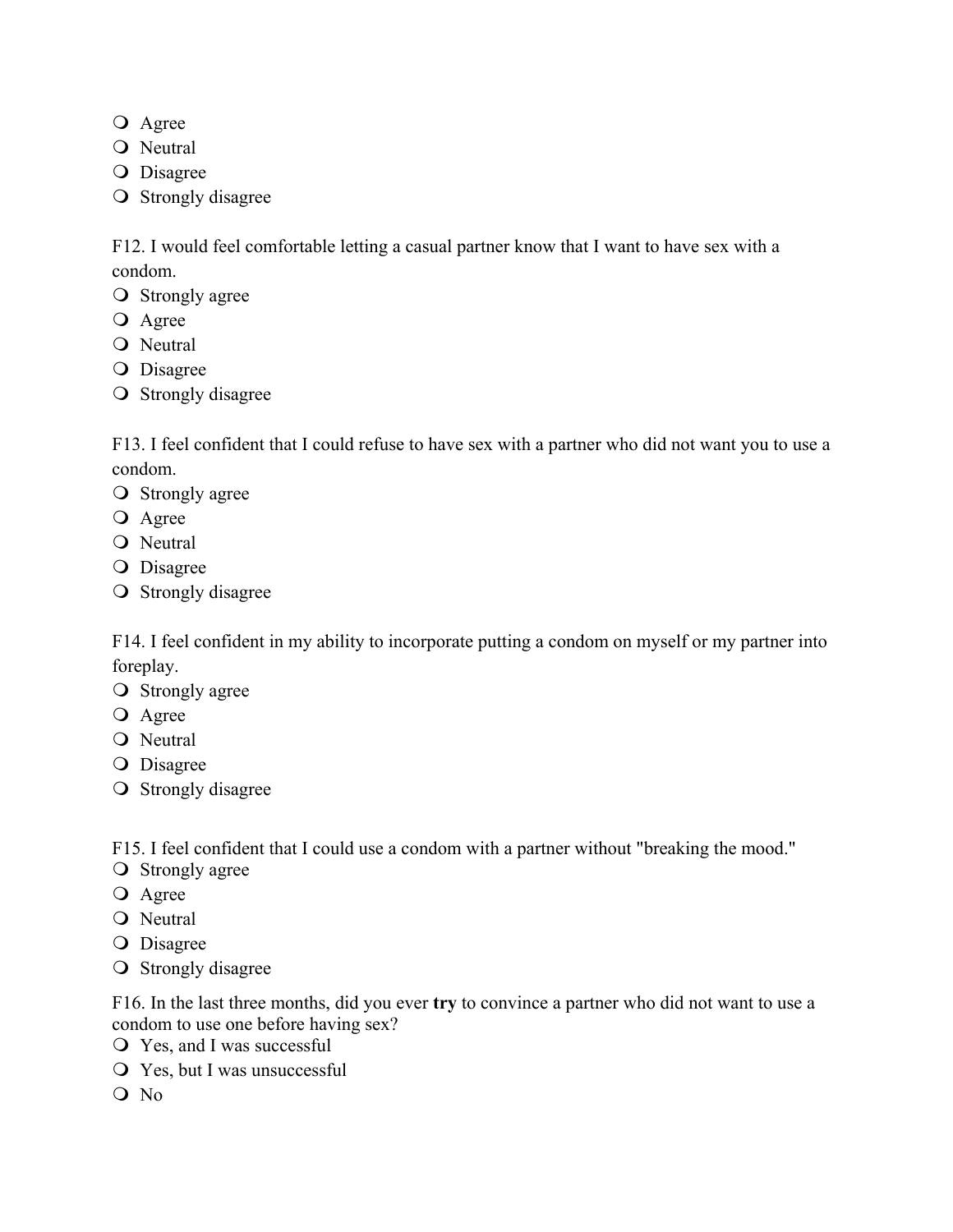F17. In the last three months, did your partner every **try** to convince you to use a condom when you did not want to use one before having sex?

- Yes, and he was successful
- Yes, but he was unsuccessful
- O No

### **G. HIV/STI Testing (Q97-132)**

*The next set of questions will ask about your HIV and STI testing and results. Self-testing refers to you administering the test yourself and interpreting results.*

- G1. Have you ever been tested for HIV?
- Yes
- No (Skip to G25)

G2. Have you ever given or received an HIV self-test?

- Yes
- O No
- G3. Have you ever self-tested for HIV?
- Yes
- No (Skip to G20) (Do not show G35)
- G4. Did someone else force you to take an HIV self-test?
- Yes
- O No

#### G5. Who was with you when you self-tested? (Can select multiple)

- No one, I was alone
- O Partner
- O Friend

G6. Was your HIV self-test the first time you ever tested for HIV?

- Yes
- O No

G7. What happened to your HIV testing frequency after you first used a self-test?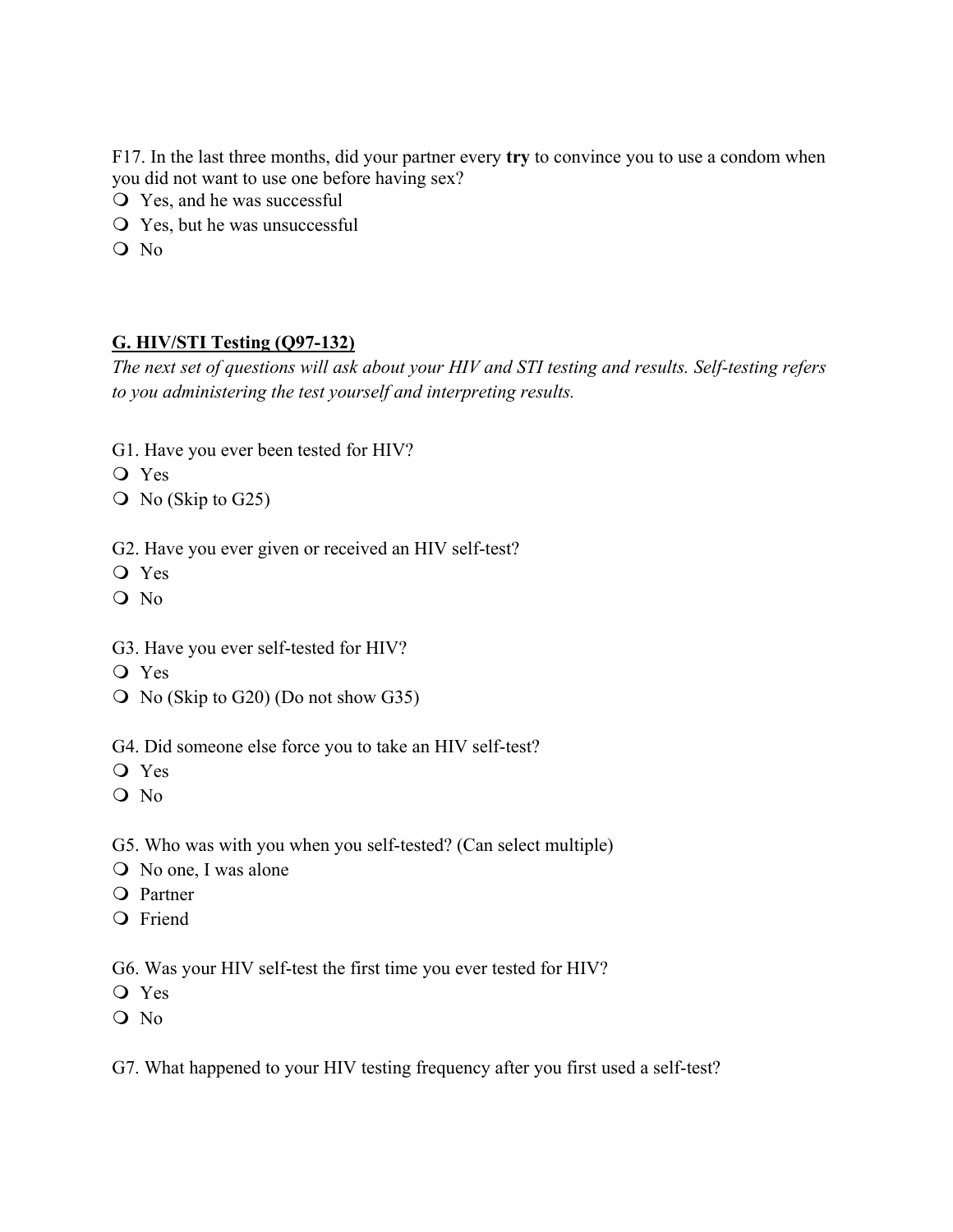Q Increased

O Decreased

No change

G8. Have you ever received a positive result with HIV self-testing?

Yes

Q No (Skip to G11)

G9. Has using an HIV self-test caused you subsequent suicidal feelings?

Yes

O No

G10. Has using an HIV self-test led to a violent confrontation (physically hitting)?

Yes

Q No

*The next set of 4 questions will ask you to recall experiences specific to self-testing.* 

G11. Has using an HIV self-test has increased your desire to seek follow-up care, as opposed to other forms of HIV testing?

Yes

 $O$  No

G12. Self-testing for HIV gives me a sense of empowerment by allowing me to choose when I test.

- **O** Strongly Agree
- **O** Agree

O Neutral

O Disagree

**O** Strongly Disagree

G13. Self-testing for HIV gives me a sense of empowerment by allowing me to choose where I test.

**O** Strongly Agree

**O** Agree

O Neutral

**O** Disagree

**O** Strongly Disagree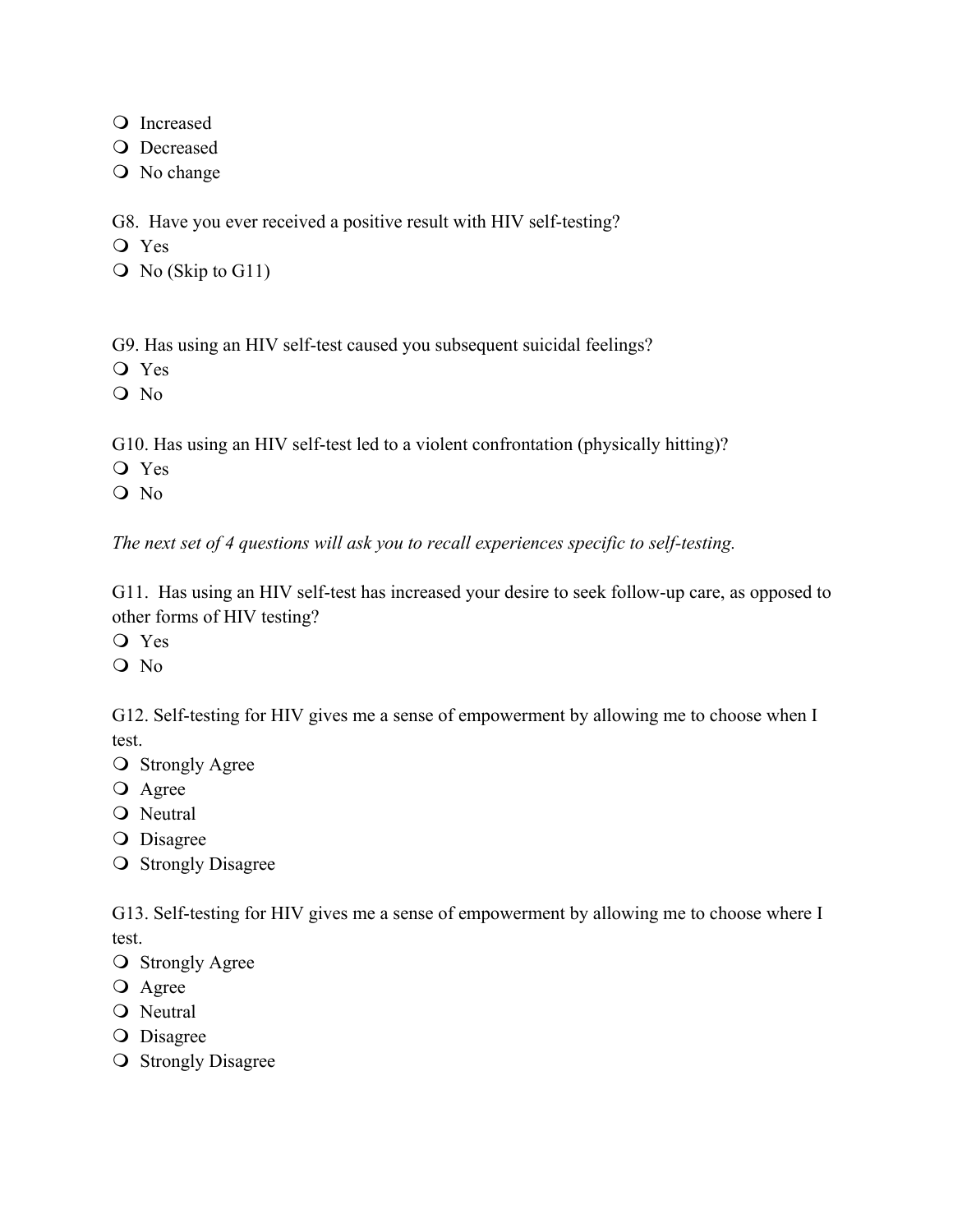G14. Self-testing for HIV gives me a sense of empowerment by allowing me to choose with whom I test.

- O Strongly Agree
- O Agree
- O Neutral
- O Disagree
- **O** Strongly Disagree

G15. Did you confirm your positive HIV self-test result at the CDC or hospital?

- Yes
- O No

G16. Did you receive post-self test counseling?

- Yes (show G17)
- Q No

G17. What kind of post-test counseling did you receive?

- Q online
- O telephone
- in-person

G18. Where did you obtain your HIV self-test kit?

- Q online
- O hospital
- O pharmacy
- $O$  CBO
- O friend
- G19. Was your HIV self-test oral or blood?
- Oral
- O Blood

G20. In the last two years, how frequently did you get tested for HIV?

- Less than once every two years
- O Once a year
- Once every six months
- Once every three months
- Q Monthly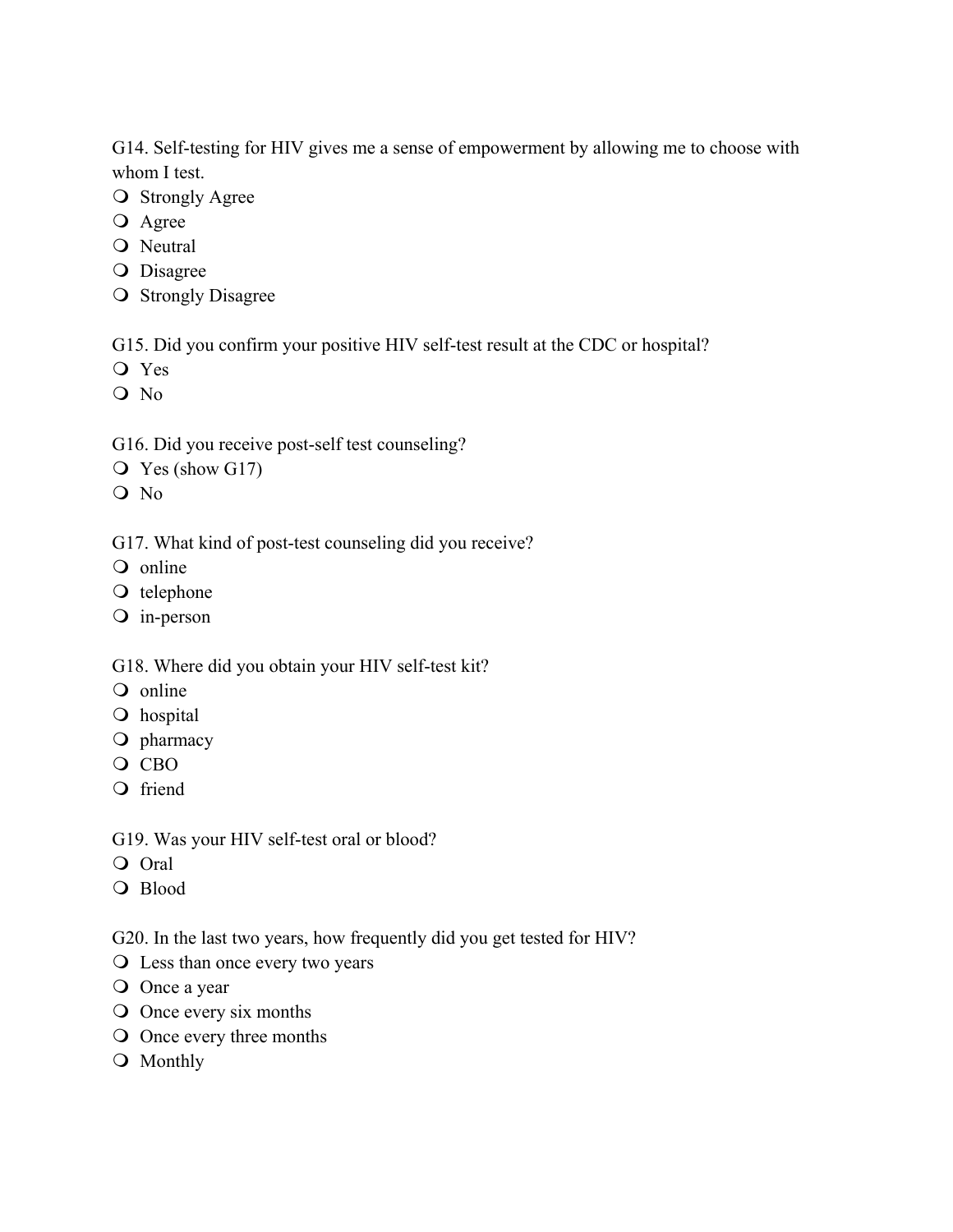G21. What was the result of your most recent HIV test?

- HIV positive/infected (Display G23)
- HIV negative/uninfected
- $\bigcirc$  I never got my test results (Skip to G25)

G22. Did you notify your primary male sex partner about your most recent HIV test result?

- Yes
- Q No
- $\bigcirc$  I do not have a regular partner (Do not display G25)

G23. Have you ever taken anti-retroviral therapy (ART) for your HIV infection?

- $\overline{O}$  Yes I have taken, and I am currently taking
- $\overline{O}$  Yes I have taken, but I am currently not taking (Display G24)
- $\overline{O}$  No I have never taken

G24. Why did you stop taking ART? (Select all that apply)

- It was too expensive
- $\bigcirc$  I didn't like the side effects
- $\bigcirc$  I didn't feel that it was working
- I thought it was cumbersome (too much time, forgot to take, etc.)
- O Stigma

G25. Has your primary male sex partner ever been tested for HIV? (Do not display if no to B8)

- Yes
- $\overline{O}$  No (Skip to G27)

G26. What was the result of your primary male sex partner's most recent HIV test?

- HIV positive/infected
- HIV negative/uninfected
- Never got test results
- Q I don't know

G27. Have you ever had a male sex partner who tested HIV positive?

- Yes
- No (Skip to G30)
- Q I don't know (Skip to G30)

G28. Did you ever have any anal sex without a condom with a HIV positive partner?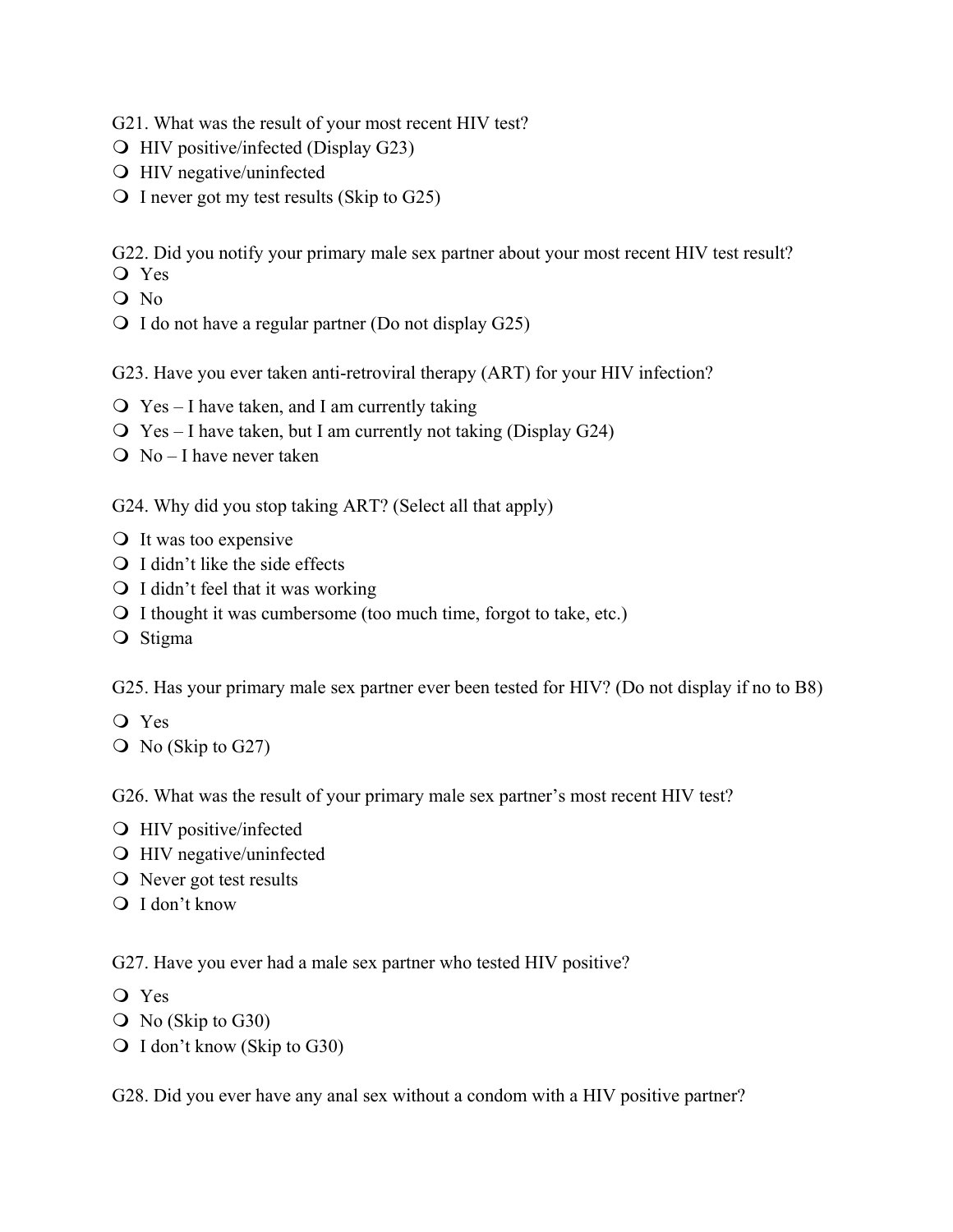Yes

O No

G29. Approximately how many HIV positive male sex partners have you had? \_\_\_\_\_\_\_\_\_sex partners *(Number input)*

G30. Have you ever been tested for syphilis?

- Yes
- $\overline{O}$  No (Skip to G36)
- G31. Have you ever used a self-testing kit for syphilis?
- Yes
- $\overline{O}$  No (Skip to G36)

G32. Was your self-test the first time you ever tested for syphilis?

- Yes (Do not display G33)
- O No

G33. What happened to your syphilis testing frequency after you first used a self-test?

- O Increased
- **O** Decreased
- No change

G34. Where did you obtain your syphilis self-test kit?

- Q online
- O hospital
- O pharmacy
- O CBO
- **O** Friend

G35. Have you ever performed syphilis and HIV self-testing together?

- Yes
- O No

G36. In the last twelve months, which of the following services did you receive (Select all that apply):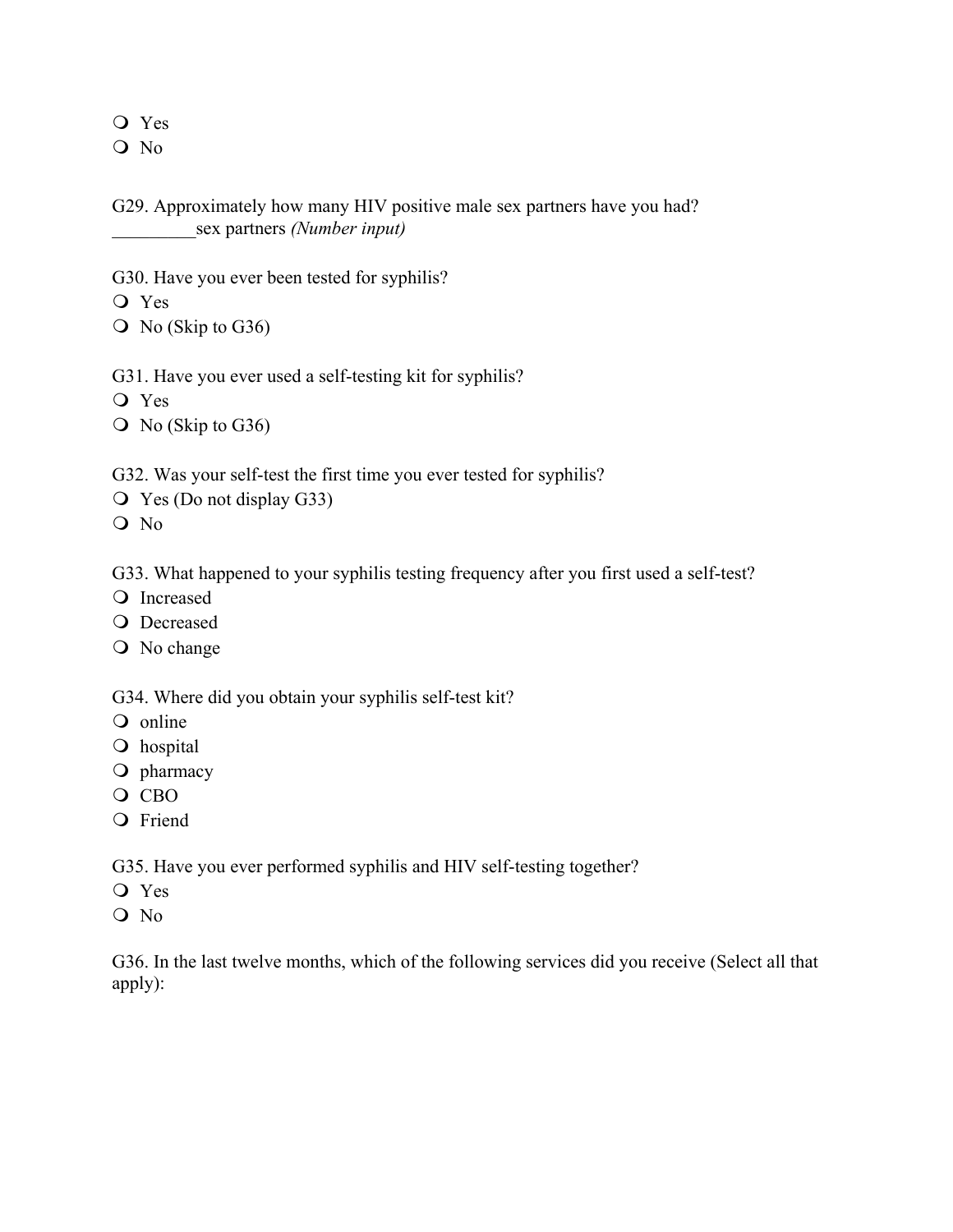- O Condom distribution
- Q Lubricant distribution
- **O** Peer Education
- **O** STD Diagnosis or Treatment
- HIV counseling or Testing
- AIDS/STD Materials (pamphlets, etc.)

## **I. Community Engagement (Q133-143)**

*The next set of questions will ask you about your experiences with activities in your community promoting sexual health.*

I1. In the last three weeks, have you viewed any videos promoting condom use among MSM?

Yes

O No

I2. In the last three weeks, have you viewed any videos promoting HIV testing among MSM?

- Yes
- O No

I3. Are you aware of any ongoing community events promoting sexual health among MSM?

- Yes
- Q No

I4. Have you ever helped organize a testing and/or awareness campaign (e.g. HIV, condom use, etc.) that promoted sexual health among MSM?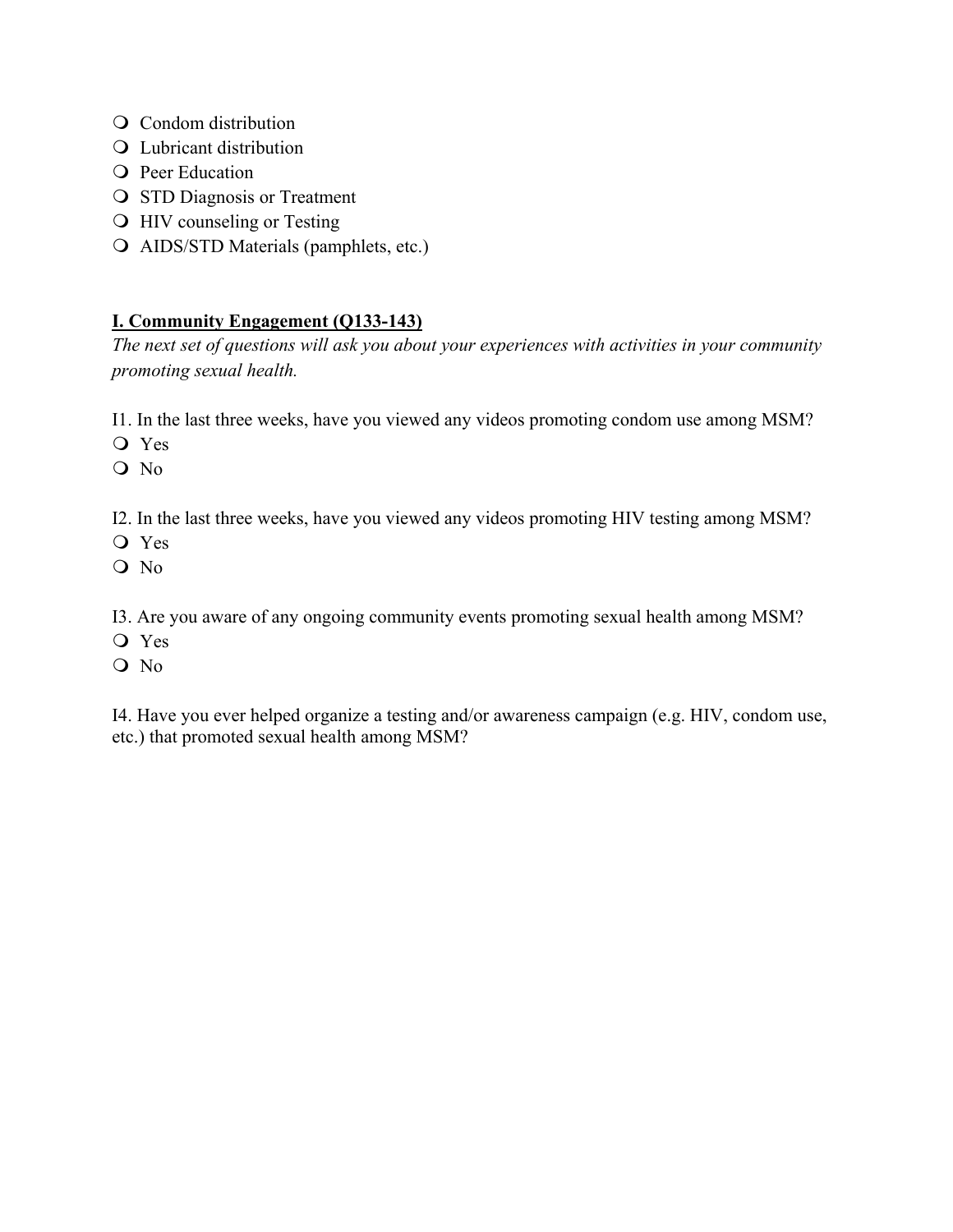Yes

O No

I5. Have you ever volunteered at a health clinic or other location that provided sexual health services among MSM?

Yes

O No

I6. Have you ever encouraged someone else to get tested for HIV and/or another sexually transmitted disease?

Yes

O No

I7. Have you ever accompanied a friend or partner to a testing facility to get tested for HIV and/or another sexually transmitted disease?

Yes

 $O$  No

I8. How important to you is community engagement and participation in developing sexual health campaigns (for your own community)?

Very important

O Important

O Neither important or not important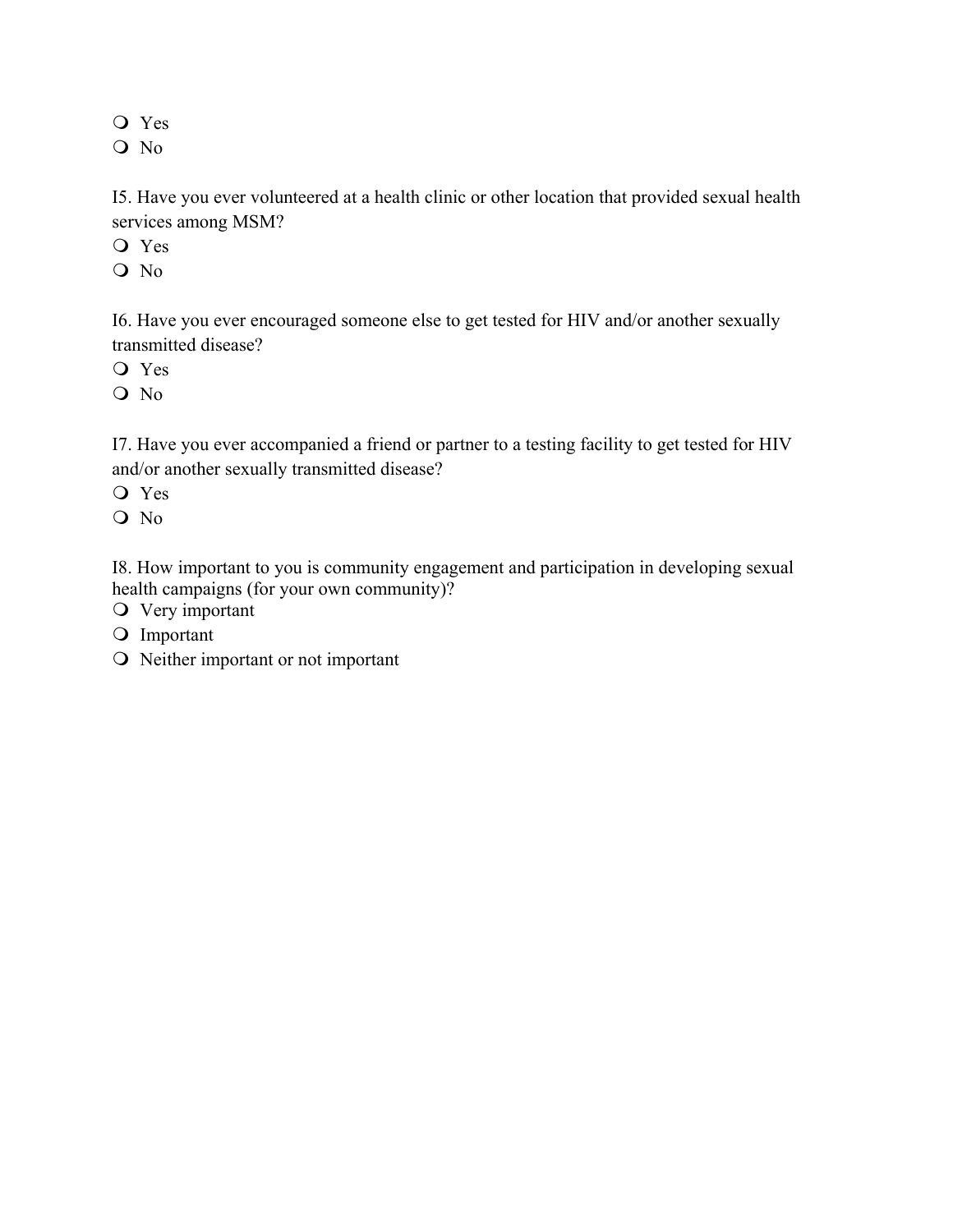- O Slightly important
- O Not important

I9. Have you ever participated in online forums or discussions on social media (ie. Weixin, Weibo, Twitter, or other on-line communities) about about sexual health, condom use, or HIV/STD testing or related services?

- Yes
- $O$  No

I10. Do you have a Weibo account?

- Yes (Display I11)
- O No

I11. How many Weibo followers do you have?

- Q Less than 100
- $Q$  101-500
- $Q$  501-1000
- $Q$  1001-1500
- $Q$  1501-2000
- Q More than 2001

### **Video 1: Crowdsourcing**

We would now like you to watch a short-one minute video. Please make sure to view the entire video before closing the window. The video may take up to a minute to load, thank you for your patience.

### **Video 2: Social Marketing**

We would now like you to watch a short-one minute video. Please make sure to view the entire video before closing the window. The video may take up to a minute to load, thank you for your patience.

### **End of Survey**

Please confirm your mobile phone number at this time to receive our reminder of the follow-up survey and reward. Please notice that only after you finish the 3 week follow up could you get the 100 top up reward.

O Mobile Phone #s:  $(Text \, Entry)$  (must be 11 digits)

### **Follow-up Contact (Q144-145)**